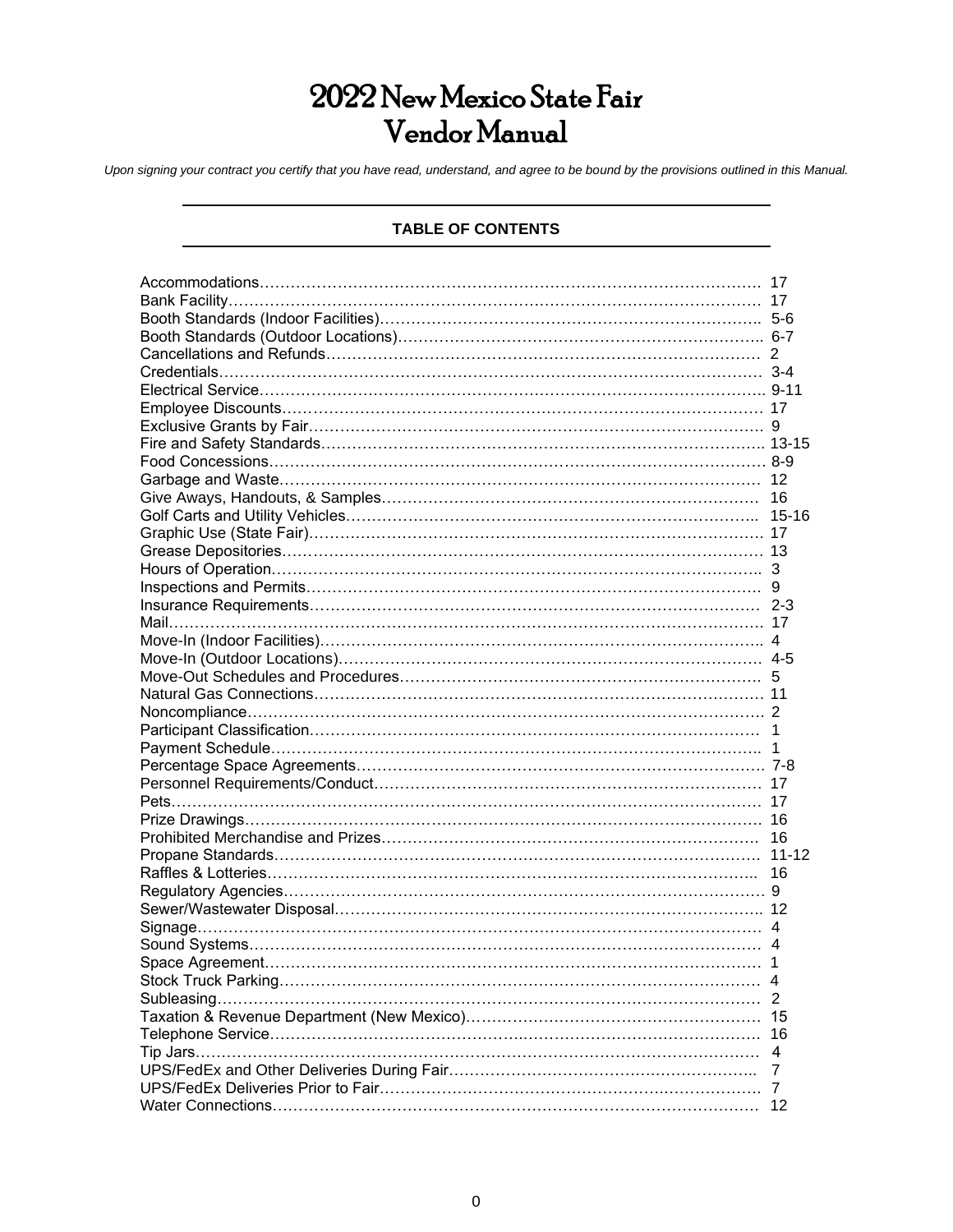#### **PARTICIPANT CLASSIFICATION**

Concessionaire – a participant that sells packaged or prepared foods and non-alcoholic beverage items. A food or beverage item is considered to be any product that is edible and/or designed for consumption immediately after purchase.

Commercial Exhibitor – a participant that sells non-food products or services directly to the public with the purpose of generating immediate or future sales.

Informational/Non-Profit Exhibitor – a participant who would like to have a presence for informational purposes of their group/organization/club.

Sponsor – any of the above participants may also be a New Mexico State Fair Sponsor. A sponsor is a person or company who supports and endorses the Fair. Sponsors must comply with the provisions of the Space Agreement and this Manual.

#### **SPACE AGREEMENT**

Every concession or commercial exhibit participating in the Fair must have a signed space agreement. The space agreement is the only document that guarantees a space on the fairgrounds. The space agreement must be signed by the participant and by an authorized representative of Fair management prior to participation.

Upon execution of the space agreement, it is the responsibility of each individual or business to abide by all the terms and conditions of the Space Agreement and this Manual. Failure to comply may constitute grounds for termination of the space agreement and may result in forfeiture of all payments, rights and privileges of the individual or business.

Space Agreements are for the current Fair only and do not carry over year to year.

Only those products or services that are listed on the Space Agreement may be promoted, sold, or displayed. If a request to sell or promote certain items on the application is not reflected on the Space Agreement, those items or activities were not approved. Any changes in the availability of items for sale, the purpose or activity, or a change in the amount of space must receive approval from the Fair before the change can be instituted and must be included in written amendment to the Space Agreement.

Should participants fail to submit required documents and fees, as stated in the Space Agreement or this Manual, the Fair reserves the right to cancel the Space Agreement.

## **PAYMENT SCHEDULE**

Payments are not accepted prior to the issuance of a Space Agreement and will be returned.

Most Space Agreements will have two payment options available. Space Agreements must be paid in full according to the first payment option in order to benefit from the fee reduction. Applications received after August 1<sup>st</sup> and awarded a Space Agreement will not benefit from the fee reduction extended to those applications submitted prior to August 1<sup>st</sup>.

Any service or utility fees not included in the Space Agreement are due upon receipt of a bill.

If the Space Agreement fee is a percentage based on sales, payment is due by the date stated on the Space Agreement.

All payments for space fees must be made with cash, money order, cashier's check, certified check, or credit card. All payments made with credit card will have a 3% convenience fee added to total due. No personal or business checks will be accepted.

All Space Agreements must be paid in full prior to opening of business on the first day of the Fair. If the concessionaire or exhibitor has not paid in full and opens for business, the Fair has the right to close the booth until full payment is made or cancel the Space Agreement without further notice and have the concessionaire or exhibitor immediately remove merchandise/equipment from the fairgrounds.

Failure to pay all fees associated with the space agreement may result in the concessionaire or commercial exhibitor being permanently banned from doing business with the Fair.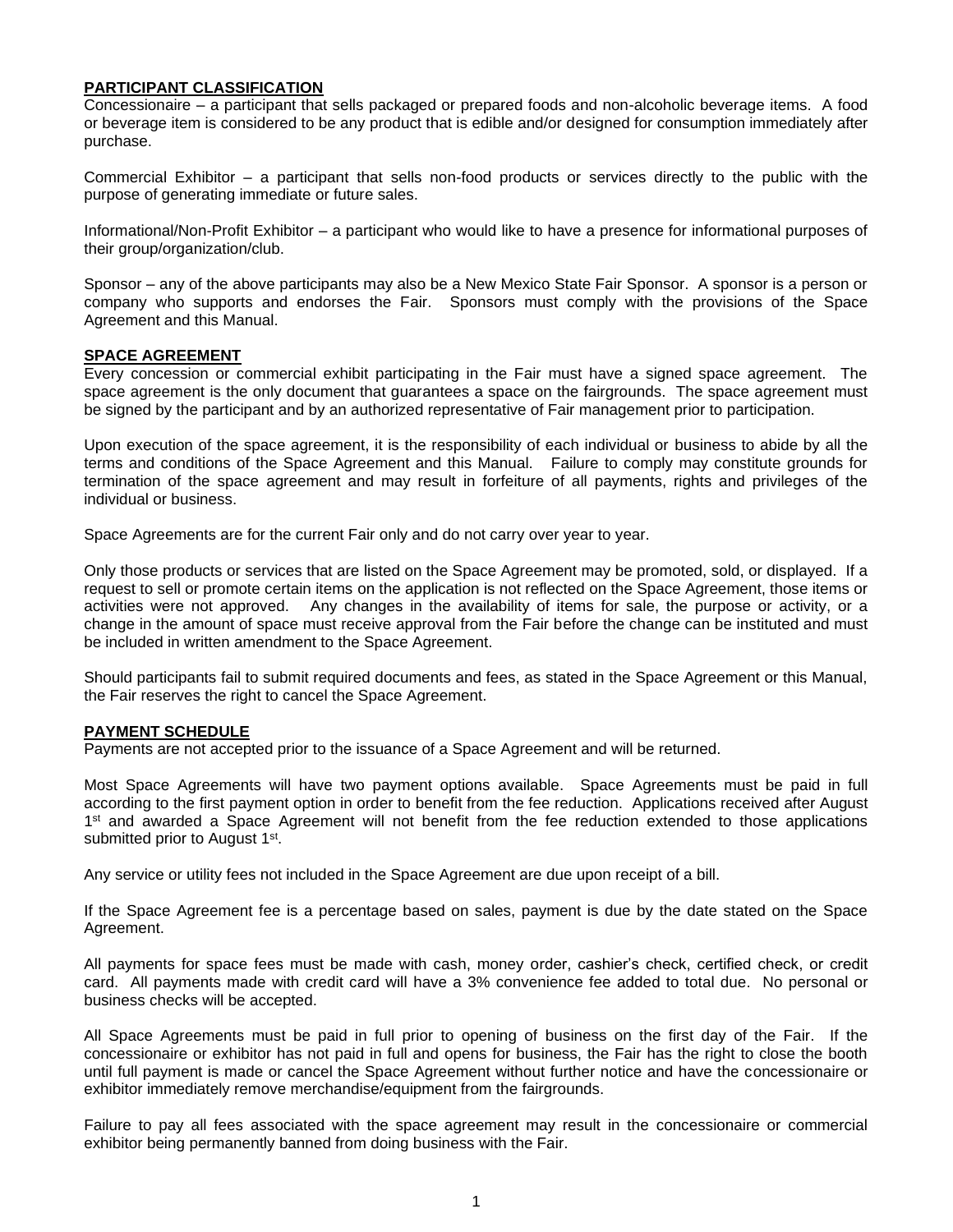## **CANCELLATIONS AND REFUNDS**

A concessionaire or exhibitor desiring to cancel a Space Agreement must notify the Fair in writing or by e-mail stating the reason for cancellation. Phone calls are not an acceptable method to cancel a space, **it must be in writing or by e-mail**.

Written notice of cancellation received by the Fair from concessionaire or exhibitor after payment of fees:

| Before August 1st      | 50% of fees paid will be refunded. |
|------------------------|------------------------------------|
| On or after August 1st | No refund of fees paid.            |

All refunds due will be mailed within 90 days of the approval date of your request.

## **SUBLEASING**

Concessionaires and exhibitors shall not sublease any portion of the services to be performed under the Space Agreement without the prior written approval of the Fair. Subleasing consists of:

- A. Allowing another person or company to display or sell from the assigned space.
- B. Exhibiting, selling, or distributing literature or product for any other entity other than the assigned concessionaire or exhibitor.

Upon request by Fair, concessionaire or exhibitor agrees to provide paperwork showing legal ownership of company providing services under the Space Agreement.

#### **NONCOMPLIANCE**

In the event that the Concessions & Commercial Exhibits Department determines an infraction of the Fair policies outlined in the Space Agreement or this Vendor Manual has occurred, penalties will be assessed according to the following schedule:

| First violation:  | Written warning or citation,                                               |  |  |
|-------------------|----------------------------------------------------------------------------|--|--|
| Second violation: | \$200,00 fine.                                                             |  |  |
| Third violation:  | Agreement termination and eviction, and/or future participation privileges |  |  |
|                   | revoked.                                                                   |  |  |

All infractions will be documented and become a permanent record of concessionaire or exhibitor file. Violations do not have to be of the same nature for this step structure to apply. It will be the responsibility of the concessionaire and exhibitor to make their employees aware of the rules and policies required.

# **INSURANCE REQUIREMENTS**

**Public Liability and Property Damage Insurance** Contractor shall, at Contractor's expense, obtain and keep in force during the term of this Contract, a policy of comprehensive public liability insurance, insuring the parties against any liability arising out of the use, occupancy or maintenance of the Space and the New Mexico State Fairgrounds issued by an insurer authorized to do business in New Mexico. Such insurance shall be in the amount of not less than one Million Dollars (\$1,000,000.00) for injury or death of more than one person in any one accident or occurrence, including One Million Dollars (\$1,000,000.00) for injury or death of any one person in any one accident or occurrence. Such insurance shall further insure the parties against liability for property damage in the amount of not less than One Hundred Thousand Dollars (\$100,000.00). As an Alternative, Contractor may provide a split limits policy with minimum limits of Seven Hundred Thousand Dollars (\$700,000.00) for bodily injury or death per person, One Million Dollars (\$1,000,000.00) bodily injury or death per occurrence and One Hundred Thousand Dollars (\$100,000.00) property damage per occurrence.

**Insurance for Contractor's personal property** Contractor shall obtain contents insurance for all personal property in the Space and New Mexico State Fairgrounds owned by Contractor in an amount to be determined by Contractor. Fair shall not be required to obtain such contents insurance or make payment for such insurance.

**Additional insured, notice and default requirements** All policies of insurance shall contain a provision in the insurance policy providing for Fair to be an additional insured and to receive the required notice due to the provisions of this Contract or the insurer shall issue and policy endorsement or rider naming the Fair as an additional insured. All such policies shall be written as primary policies not contributing with and not in excess of coverage which Fair may carry.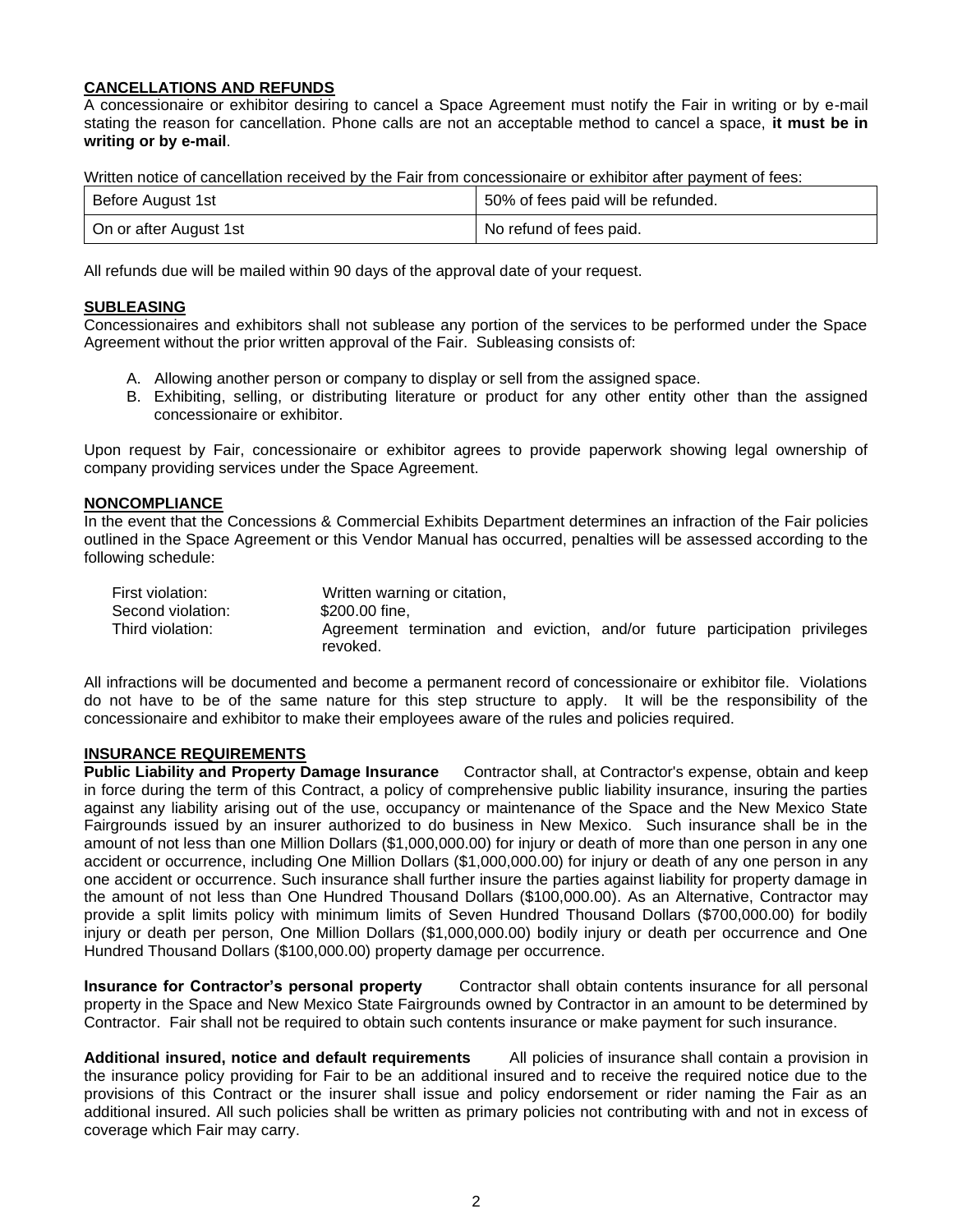**Worker's Compensation** Contractor shall obtain and keep in force appropriate Workers' Compensation insurance as required by law.

**Miscellaneous requirements** Contractor shall make available for Fair's inspection, copies of the policies of liability insurance required herein and certificates evidencing the existence and amount of such insurance with loss payable clauses satisfactory to Fair. Contractor's obligations to obtain the insurance provided for above may be satisfied by inclusion of the Space within the coverage of a blanket policy or policies of insurance carried and maintained by Contractor, provided, however, that Fair shall be named as an additional insured there under and that notice be given to the Fair, as previously required in this section and that the coverage afforded Fair will not be reduced or diminished by reason of the use of such blanket policies of insurance, and provided further that the requirements set forth herein are otherwise satisfied.

To the Extent permitted by New Mexico Law and under their respective insurance policies, Contractor and Fair waive all rights against each other for damages arising out of any damage to or destruction of the Contractor's Space caused by fire or other perils insured against.

#### **HOURS OF OPERATION**

The Concessions & Commercial Exhibits office is open at 8:00 a.m. and closes at 5:00 p.m. each day of the Fair. Otherwise, office hours are 8:00 a.m. to 5:00 p.m. Monday through Friday.

All concessions and exhibits must be open, staffed and in full operation every day of the Fair during the specified times listed below.

Thursday Opening Day – 10:00 a.m. through 9:00 p.m. Sunday through Thursday – 10:00 a.m. through 9:00 p.m. Friday and Saturday – 10:00 a.m. through 10:00 p.m.

The Commercial Exhibit Complex will be open to concessionaires and exhibitors daily beginning at 8:00 a.m. once the Fair begins. Entrance may be accessed through the back roll-up door and will only be allowed to those vendors wearing an exhibitor badge.

The Commercial Exhibit Complex will be cleared and secured every night at closing time. Articles on display should be covered and secured by each exhibitor after the closing hour each night. This must be done as rapidly as possible. The building coordinator will then check the building and secure all doors.

Vendors operating outdoors may open earlier than 10:00 a.m. and remain open until 12:30 a.m., if security allows.

Management reserves the right to change open and closing times.

#### **CREDENTIALS**

Advance purchase of all credentials must be made through the Concessions & Commercial Exhibits Office in conjunction with the payment of your Space Agreement. A minimum of two (2) badges allowing Fair admission have been added to the total cost of your Space Agreement. Additional admission passes and all parking passes may be purchased at a discounted rate prior to September 1<sup>st</sup>. All admission and parking passes will be full price beginning September 1<sup>st</sup>. Refer to the current rate sheet for the prices.

The duplication, selling or bartering of any credentials (passes, permits or badges) by a concessionaire or exhibitor is prohibited. Any duplicated credentials found in the possession of a concessionaire or exhibitor or his/her employees shall be confiscated by the Fair and the concessionaire or exhibitor may lose the privilege of current and future participation in the Fair.

Concessionaires and exhibitors are responsible for reporting all lost or stolen credentials to the Concessions & Commercial Exhibits Office. The Fair will not replace any credentials which have been lost or stolen. No exceptions will be made.

Vendors may park at Gate 8 (off of Louisiana & Lomas) with the purchase of a parking passes or at Gate 1 (off of Central Ave) for \$10 to \$20 paid at the gate daily. Parking at Gate 6 (off of San Pedro) is a pass only gate and is limited in size. Gate 6 is reserved for Villa Hispana, Indian Village, and livestock parking. A parking permit is required for Gate 6, although the parking permit does not guarantee or reserve a parking space. During peak hours, a concessionaire or exhibitor may find that the designated parking lot is full. In this case, the concessionaire or exhibitor may be routed to another gate to park the vehicle, if space is available. Otherwise the concessionaire or exhibitor will need to make other arrangements for parking at his/her own expense.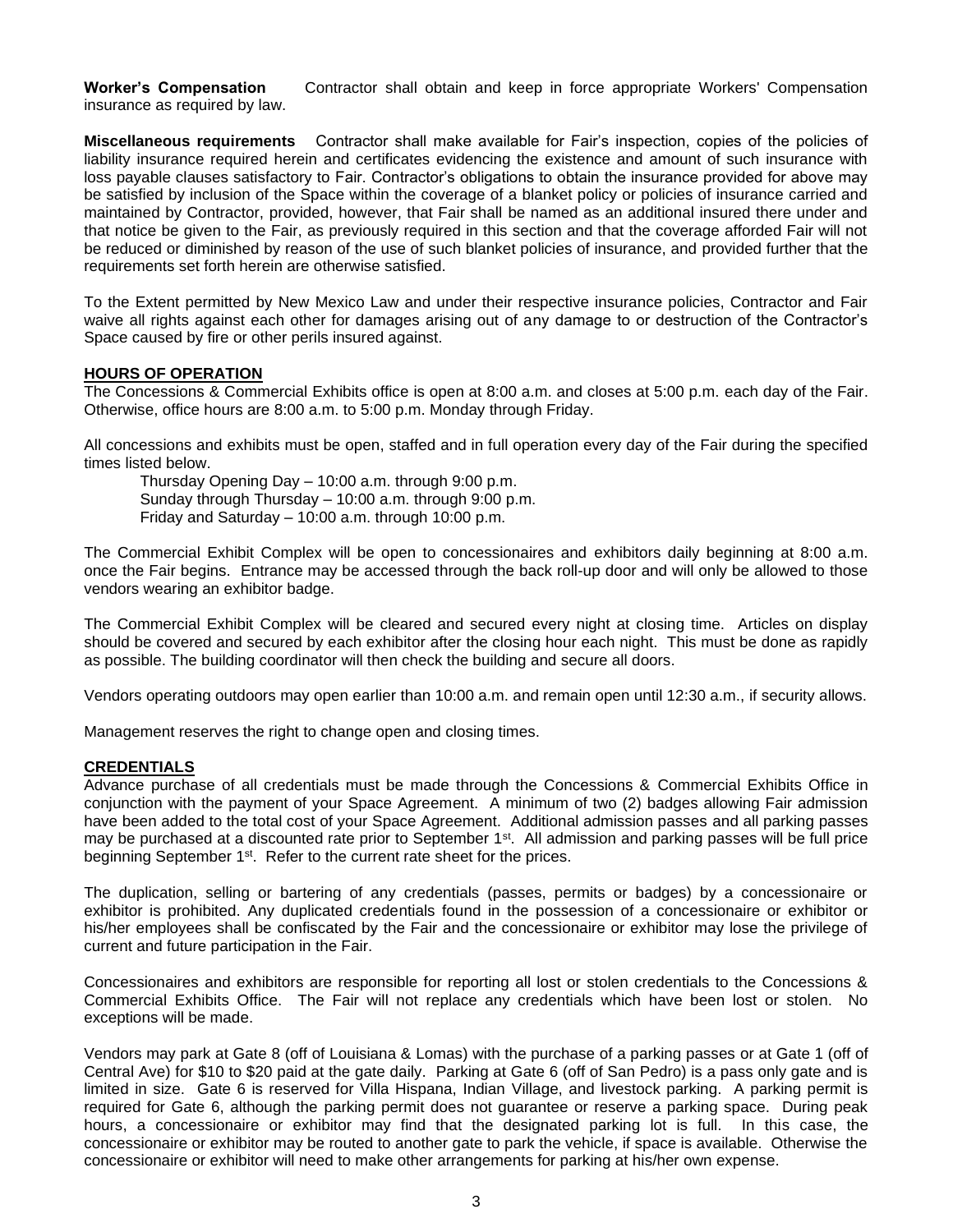Vendors may purchase Reserved parking through the Concessions & Commercial Exhibits office. Reserved parking is located at Gate 1 near the pedestrian entrance.

Vehicles are parked at owner's risk. The Fair and the State of New Mexico assume no responsibility for loss due to fire, theft, collision, force majeure, or otherwise, to vehicles or its contents.

Any motor vehicle which is unlawfully parked is subject to wheel booting immobilization by New Mexico State Fair personnel. An immobilization notice will be placed on your windshield. Upon payment of the One Hundred and Fifty Dollar (\$150.00) wheel boot removal fee, the wheel boot mechanism will be removed promptly as reasonable. Where the owner or operator of a wheel booted vehicle fails to make all payments within 24 hours from the time the vehicle is wheel booted, said vehicle becomes subject to being towed. Once a vehicle has been wheel booted and subsequently towed, the registered driver/owner will be responsible for all fees incurred (including wheel boot removal fee, towing and storage fee). Any person(s) who tampers with or damages an immobilizer wheel boot will be responsible for an immobilizer wheel boot replacement cost of Five Hundred Dollars (\$500.00) and face criminal charges.

#### **STOCK TRUCK PARKING**

Stock trucks and oversized vehicles will not be allowed to park in general parking lots.Limited space will be designated to accommodate stock trucks at Lot 3 and a special parking permit will be required. Arrangements for those permits may be made through the Concessions & Commercial Exhibits Office.

#### **SIGNAGE**

Only professionally painted signs are allowed. No hand painted signs will be permitted. Signs must be professional in appearance, be proportional to the booth size, and be located within the confines of the contracted space. Fair reserves the rights to determine the appropriateness of all signage appearance and size.

#### **TIP JARS**

Tip jars and prompts for tips are not allowed at any bar or service counter. Tips may not be solicited, but may be accepted if offered and immediately removed from the sight of fair guests.

#### **SOUND SYSTEMS**

Sound systems (loudspeakers, amplifiers, radios, broadcasting devices, music systems, or instruments) are a privilege regulated by the Fair. If sound is allowed, it must be of such nature as not to cause annoyance to other exhibits, concessionaires or visitors. All wiring of any sound system shall comply with NEC #70, the National Electrical Code, (2004 edition) and as specified in the Electrical Service section of this manual.

#### **MOVE-IN (Indoor Facilities)**

All concessionaires and exhibitors must check-in with the Concessions & Commercial Exhibits Office prior to setup and will receive a booth identification number which is to be kept visible in each booth during set-up.

Concessionaires and exhibitors must wear their badge at all times including set-up and move-out dates. Others assisting with move-in or tear down must wear some type of identification showing the business name.

Concessionaires and exhibitors may begin to move into the Exhibit Complex beginning Tuesday, September 6<sup>th</sup>. Security patrol services, provided by the Fair, will begin at 5:00 p.m. that night. Hours for move-in will be Tuesday from 8:00 a.m. to 5:00 p.m. and Wednesday from 8:00 a.m. to 8:00 p.m. Concessionaires and exhibitors are to check-in with the Building Coordinator before set-up may begin. All equipment, materials and supplies must be in place and ready for operation by 10:00 a.m. on opening day of the Fair. Exhibitors failing to check in by 8:00 a.m. on opening day will have their space resold without further notice, unless the Concessions & Commercial Exhibits Department is notified and late arrival is approved.

The Fair assumes no responsibility for security of individual booths. Loitering in the building before and after business hours is not permitted.

#### **MOVE-IN (Outdoor Locations)**

All concessionaires and exhibitors must check-in with the Concessions & Commercial Exhibits Office prior to setup and will receive a utility number which is to be posted visibly on each booth for Fair trade personnel who will then connect booth to the necessary utilities.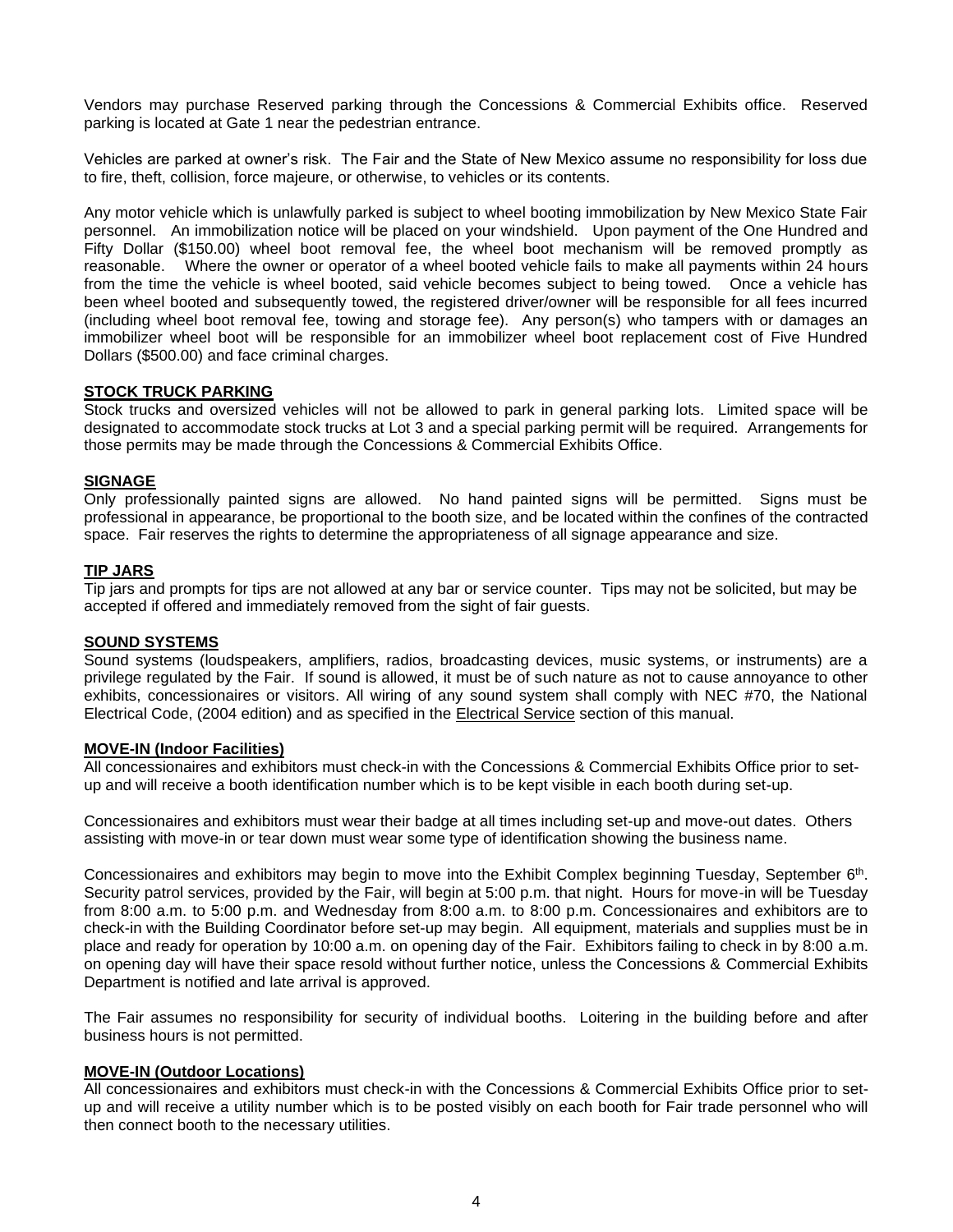It is recommended that concessionaires and exhibitors arrive early, if possible, to avoid the heightened activity when hundreds of concessions and exhibits move-in and erect in a very short time. Food court concessionaires may begin set-up Monday, August 29th with the approval of the Fair. Other outdoor concessions and exhibits may begin set-up Friday, September 2nd with the approval of the Fair. All structures must be in place no later than Thursday, at 10:00 a.m., on opening day of the Fair, unless the Concessions & Commercial Exhibits Department is notified and late arrival is approved.

Should a problem be encountered during move-in such as tree limbs, or utility lines, exhibitor shall notify the Concessions & Commercial Exhibits Department. No concessionaire or exhibitor shall cut tree limbs or remove Fair property to access any location.

Forklifts with operators for unloading heavy material are available on request through the Concessions & Commercial Exhibits Office. Arrangements must be made in advance and for a specific time. The cost of forklift service is \$50.00 per hour, with a one-hour minimum, and \$32.00 for each additional hour. The Fair reserves the right of first priority for use of the forklift.

# **MOVE-OUT SCHEDULE AND PROCEDURES**

All concessionaires and exhibitors must remain open until 9:00 p.m. on Sunday, the last day of the Fair, unless otherwise specified by security or the Concessions & Commercial Exhibits Department. Outside concessionaires and exhibitors may remain open beyond 9:00 p.m., if security allows.

During move-out, while crowds exist, traffic will be restricted on the fairgrounds. Safety for the public is the primary concern as exhibitors prepare to pack up and move out. A diagram and map of move-out procedures will be provided during the last week of the Fair to each concessionaire and exhibitor. A plan will be in place that will allow traffic to move in a safe and orderly fashion. Please be patient.

Security patrol services will be provided on closing night. However, the Fair is not responsible for security at individual spaces. Articles or equipment left unattended provide an open invitation to thieves. Please remove any valuable property on the last day. The Fair is not responsible or liable for theft, breakage, or any other damage.

The Commercial Exhibit Complex will be open to exhibitors until 12:00 a.m. (midnight) on closing night for the purpose of removing merchandise and portable equipment. The building will reopen at 8:00 a.m. Monday morning and all property belonging to any concessionaire or exhibitor must be removed by 5:00 p.m. that day. For security purposes all exhibitors must wear their exhibitors badge while tearing down the booths.

All outdoor concessionaires and exhibitors must have all property and belongings removed from the fairgrounds by 5:00 p.m. on Wednesday, following the last day of the Fair. Any concession or exhibit remaining on site beyond Wednesday will be charged a \$100 per day late move-out fee.

Any concessionaire charged a security deposit must have the booth cleaned by 5:00 p.m. Friday following the last day of the Fair. Failure to meet this deadline may result in a forfeit of the security deposit refund. A Concessions & Commercial Exhibits Department representative will inspect the contracted premise for damage and cleanliness prior to a refund being dispersed.

## **BOOTH STANDARDS (Indoor Facilities)**

All booths will be furnished with an 8-foot high back drape and 3-foot high side drape. Concessionaires and exhibitors must provide all materials, decorations, and equipment necessary for operation, including chairs and tables. The Fair does not provide or rent any equipment for exhibitor booth space.

Concessionaires and exhibitors may not affix signs, decorations, or display material to any permanent walls or the ceiling in any building, unless approved in writing by the Fair. Handmade signs are not allowed.

Booth display may not exceed 8' in height on any side.

Concessionaires and exhibitors may not erect hard coverings, canopies or tents of any type in the Commercial Exhibit Complex. In addition, concessionaires and exhibitors may not erect a canopy or tent frame for the use of displaying product in the space.

All commercial exhibitors must post their respective Return Policy in a visible location within the confines of the contracted space.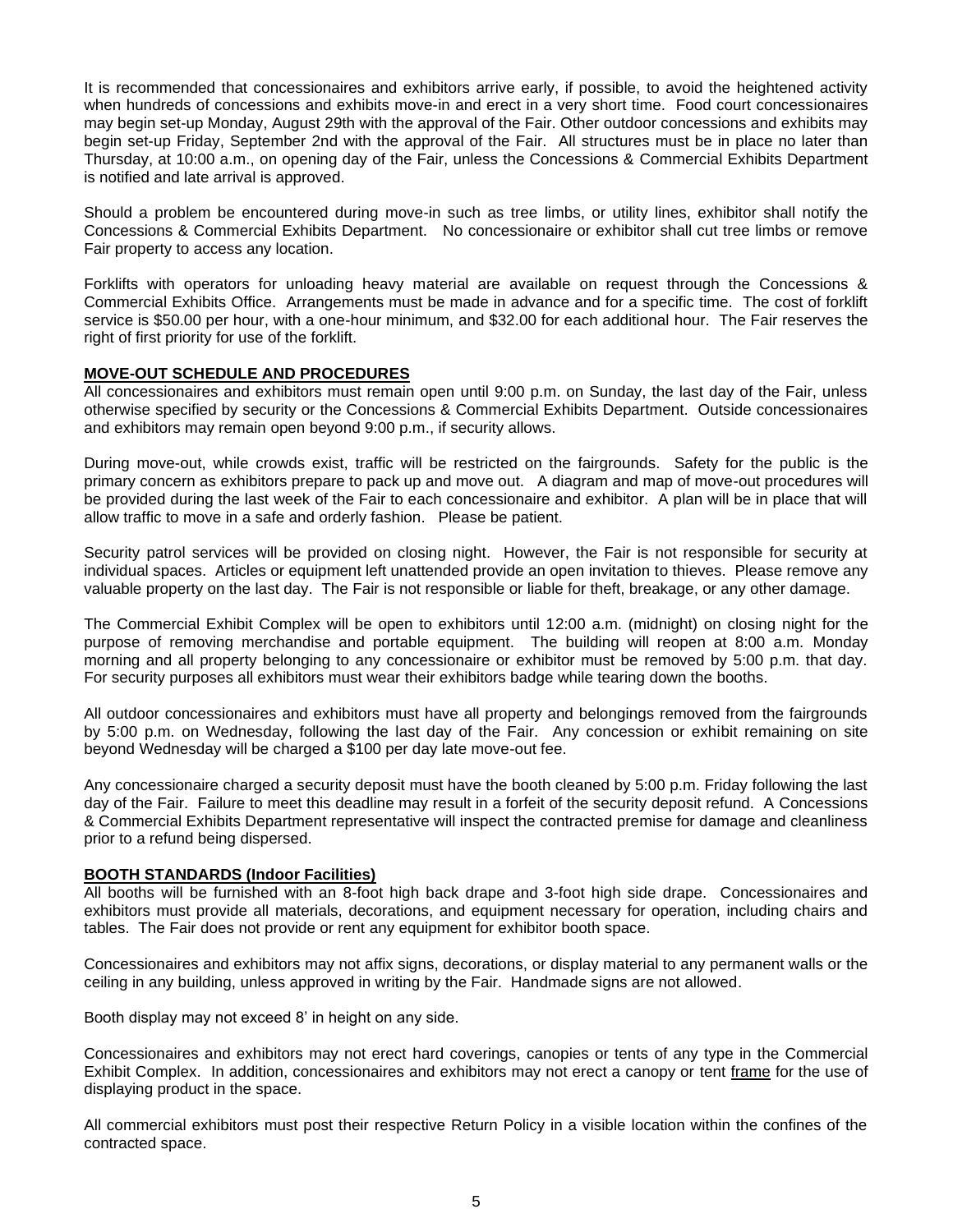All exhibits are expected to accommodate all products and materials related to the operation of the exhibit within their booth size limits. All persons must work from within the confines of their booth. Exhibitors are not permitted to expand their space without permission from the Concessions & Commercial Exhibits Department.

Demonstration areas must be organized within the leased space so as to not interfere with any aisle traffic. Sampling and/or demonstration tables must be placed a minimum of 2 ft back from the aisle line and must ensure that the crowd does not block aisles, disturb other businesses, and prevent the normal flow of foot traffic.

All exhibits are expected to contain attractive displays and must meet Fair standards. Space must be clean and put in an attractive order prior to 10:00 a.m. each day of the Fair. All storage of supplies, boxes, cases, must be kept from public view. Empty cases and packing materials must be removed promptly from exhibit area upon unpacking. Staff must be neat and clean in their personal appearance and dressed appropriately at all times during the operation of any exhibit.

All vehicles brought onto the fairgrounds for daily restocking must enter through Gate 3 and be completed prior to 9:00 a.m. Vehicles remaining on the fairgrounds after 9:00 a.m. will be towed to an off grounds location by a private towing company. Payment of the towing fee and recovery of the vehicle is the responsibility of the vehicle operator. Supplies required after 9:00 a.m. must be brought in with a hand truck/dolly or other non-motorized means.

## **BOOTH STANDARDS (Outdoor Locations)**

Canopies and tents must be of sturdy construction to withstand the elements and must be fire retardant. All booths should be constructed so that they are secure and merchandise can be left in the booth during the night.

Flea Market set-ups (pipe and tarp) will not be allowed. All booth set-ups will be required to conform to Fair standards. Fair management reserves the right to determine the appropriateness of a concession display or exhibit.

Awnings, overhangs and any other appurtenances shall be at least eight feet above any public walkway or sidewalk.

All commercial exhibitors must post their respective Return Policy in a visible location within the confines of the contracted space.

All concessions and exhibits are expected to provide all products and materials related to the operation of the exhibit within their booth size limits. All persons must work from within the confines of their booth. No roving concessions or exhibits are permitted. Concessionaires and exhibitors are not permitted to expand their space without permission from the Concessions & Commercial Exhibits Department.

All concessions and exhibits are expected to contain attractive displays and must meet Fair standards. Handmade signs are not allowed. Space must be clean and put in an attractive order prior to 10:00 a.m. each day of the Fair. All storage of supplies, boxes, cases, must be kept from public view. Empty cases and packing materials must be removed promptly from exhibit area upon unpacking. Staff must be neat and clean in their personal appearance and dressed appropriately at all times during the operation of any concession or exhibit.

All vehicles brought onto the fairgrounds for daily restocking must enter through Gate 3 and be completed prior to 9:00 a.m. Vehicles remaining on the fairgrounds after 9:00 a.m. will be towed to an off grounds location by a private towing company. Payment of the towing fee and recovery of the vehicle is the responsibility of the vehicle operator. Supplies required after 9:00 a.m. must be brought in with a hand truck/dolly or other non-motorized means.

Unless specifically authorized by written agreement with the Concessions & Commercial Exhibits Department, advertising by concessionaires or exhibitors by means of posters, handbills, or signs on buildings, trees, posts, or other places on the fairgrounds is not allowed other than from a contracted space.

Plans for any alterations, additions, or improvements whatsoever to the existing premises must be submitted to the Concessions & Commercial Exhibits Department for approval. Construction may not begin until approval has been given. Should Concessionaire or exhibitor install air-conditioning equipment on the roof of the premises, Concessionaire or exhibitor assumes primary responsibility for any damage incurred. Any and all approved alterations, additions, and improvements made at the exhibitor's expense and affixed to Fair property becomes property of the Fair and shall not be removed by the concessionaire or exhibitor.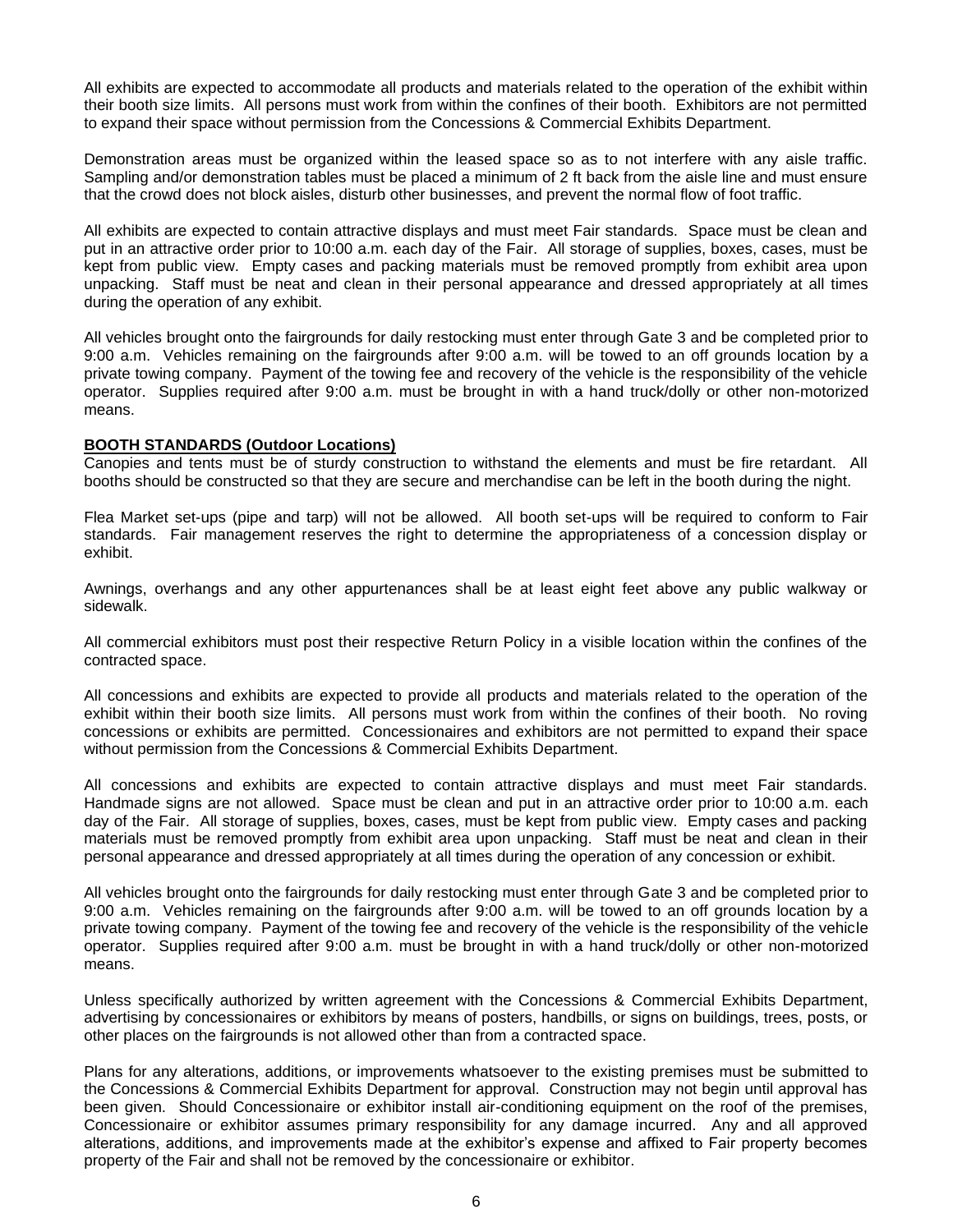Trailer units are acceptable only if they are of an approved concession type design. All units shall be skirted on all sides, including the hitch, to keep debris from gathering underneath the unit.

Storage is permitted behind stands only when space permits. All storage areas shall be screened from public view. The screening shall be neat and sturdy. Concessionaires or exhibitors failing to properly screen their storage areas shall be cited.

#### **UPS/FedEx DELIVERIES PRIOR TO FAIR**

Product deliveries shipped to the Fair will not be accepted prior to Monday, August 29<sup>th</sup>, as storage facilities are not available. If you are shipping merchandise to the fairgrounds, you MUST have a representative available to receive the shipment. If it is impossible for you or your representative to be available to receive deliveries, you must have the cartage company hold your shipment at its local office until you can pick it up.

The Fair will begin accepting shipments Monday, August 29th by carriers at the Gate 4 UPS/FedEx building. Shipments must have concessionaire or exhibitor name and location clearly marked on the outside of the package. The Fair's physical address is 300 San Pedro NE, Albuquerque, NM 87108. Concessionaires and exhibitors will need to make their own arrangements in relocating the packages to their leased space. The UPS/FedEx trailer will be open beginning September 6<sup>th</sup> for package pick up from 7:30am to 6:00pm. For package pick up prior to September 6<sup>th</sup> please visit the Concessions & Commercial Exhibit office.

#### **UPS/FedEx and OTHER DELIVERIES DURING FAIR**

Fair retains the rights to determine all vehicle and delivery paths. All personal deliveries for daily restocking must be made through Gate 3 and completed prior to 9:00 a.m. Vehicles on the fairgrounds may not be driven at more than 5 m.p.h. Any vehicle found parked in exhibit areas, including streets within exhibit area boundaries after 9:00 a.m. will be towed to an off grounds location by a private towing company. Payment of the towing fee and recovery of the vehicle is the responsibility of the vehicle operator. Supplies required after 9:00 a.m. must be brought in with a hand truck/dolly or other non-motorized means.

Shipments must have concessionaire or exhibitor name and location clearly marked on the outside of the package. The Fair's physical address is 300 San Pedro NE, Albuquerque, NM 87108. Concessionaires and exhibitors will need to make their own arrangements in relocating the packages to their leased space. The UPS/FedEx trailer located at Gate 4 will be open for package pick up from 7:30am to 5:30pm daily.

#### **PERCENTAGE SPACE AGREEMENTS**

Concessionaires and exhibitors that are required to pay a percentage of gross receipts (less state gross receipt tax) shall use an approved electronic or computerized cash register method for reporting purposes which must have the following features:

- 1. A digital display
- 2. A non-re-settable cumulative grand total
- 3. A minimum 30 day, battery powered memory protection system
- 4. An "X" and "Z" counter reading
- 5. Consecutive transaction numbers
- 6. Current grand total
- 7. Current printed date on detail tape
- 8. A key protector

"Gross receipts", means all monies paid or payable, whether for cash or credit, to the concessionaire or exhibitor for sales made or service rendered at the Fair.

If more than one register is in use, a separate "Z" tape must be submitted from each cash register.

Cash drawers must be closed following each sale. Continuously open cash drawer or use of a cash box or apron is prohibited.

The information documented in the "Z" tape shall be used to prepare the gross receipts reporting forms. Instructions and report forms are included in your Space Agreement packet. A coordinator from the Concessions & Commercial Exhibits Department will collect your reporting forms as per the schedule in your Space Agreement packet. Additional forms can be acquired from the Concessions & Commercial Exhibits Office.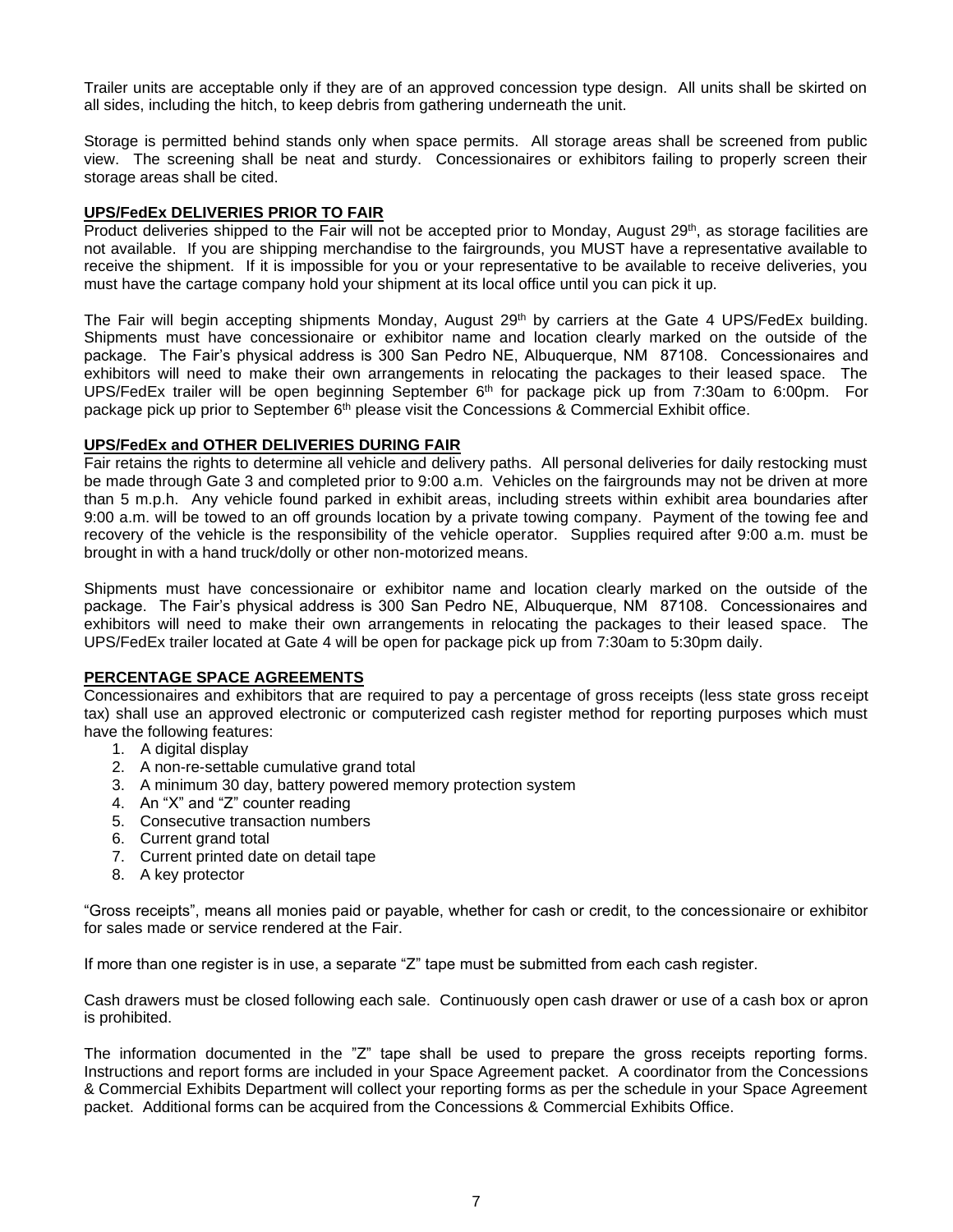Each concessionaire or exhibitor is responsible for preparing the reports, keeping the proper receipts and void slips, filing out report sheets, locating missing voids and making certain the proper dates are shown on all "Z" readings. All documentation must be complete and ready on each day of collection.

Payment is due no later than the date stated on the Space Agreement.

# **FOOD CONCESSIONS**

No food establishment may open for business until a fire, propane, and environmental inspection has been made and the establishment has passed all inspections.

No food product may be demonstrated, sold, dispensed, distributed, or sampled until a valid food service permit is issued by the New Mexico Environment Department. Food samples are not to exceed 2 fluid ounces or be larger than 1-inch square. All food products must be dispensed according to the Food Service Act and the Food Service and Processor Regulations.

All food vendors are required to attend one Environment Department Food Safety Class. Food Safety Training must be completed by all owners and other persons who supervise employees prior to the issuance of a permit. At least one person who attended the training must be present in the booth at all times. Classes are offered:

| Date                               | Time           | Location                                             |
|------------------------------------|----------------|------------------------------------------------------|
| Wednesday, August 31 <sup>st</sup> | $6$ pm $-$ 8pm | African American Performing Arts Center - Auditorium |
| Wednesday, September 7th           | $3pm - 5pm$    | African American Performing Arts Center - Auditorium |

Food concessionaires must submit their menu and price list with the application. Only those items listed will be considered for inclusion on the contract. Only those items listed on the contract have been approved for sale. The Fair reserves the right to have items removed from the menu if an item is found to be priced unreasonably or fails to maintain an appropriate product mix. Any menu or price change must be submitted to the Concessions & Commercial Exhibits Office in writing, and approved by the Concessions & Commercial Exhibits Department, before a change can be instituted. A menu board with pricing of all items for sale must be posted at each food concession location.

The New Mexico State Fair asks that all concessions use Trans-fat-free oil.

The use of tobacco in any form while working in or operating a concession is prohibited.

Concessionaire must follow the exclusive grants provided by Fair.

Concessionaire may only sell or dispense drinks in disposable plastic bottles, foam or paper cups. Glass containers are not permitted.

Each concessionaire must operate an POS system electronic or cash register which shall have the following features:

- 1. A digital display
- 2. A non-re-settable cumulative grand total
- 3. A minimum 30 day, battery powered memory protection system
- 4. An "X" and "Z" counter reading
- 5. Consecutive transaction numbers
- 6. Current grand total
- 7. Current printed date on detail tape
- 8. A key protector
- 9. Gross Sales Report

Cash drawers must be closed following each sale. Continuously open cash drawer or use of a cash box or apron is prohibited.

The information documented in the "Z" tape shall be used to prepare the gross receipts reporting forms. If more than one register is in use, a separate "Z" tape must be submitted from each cash register. Instructions and report forms are included in your Space Agreement packet. A coordinator from the Concession & Commercial Exhibits Department will collect your reporting forms as per the schedule attached to the original form included in your Space Agreement packet. Additional forms can be acquired from the Concessions & Commercial Exhibits Office.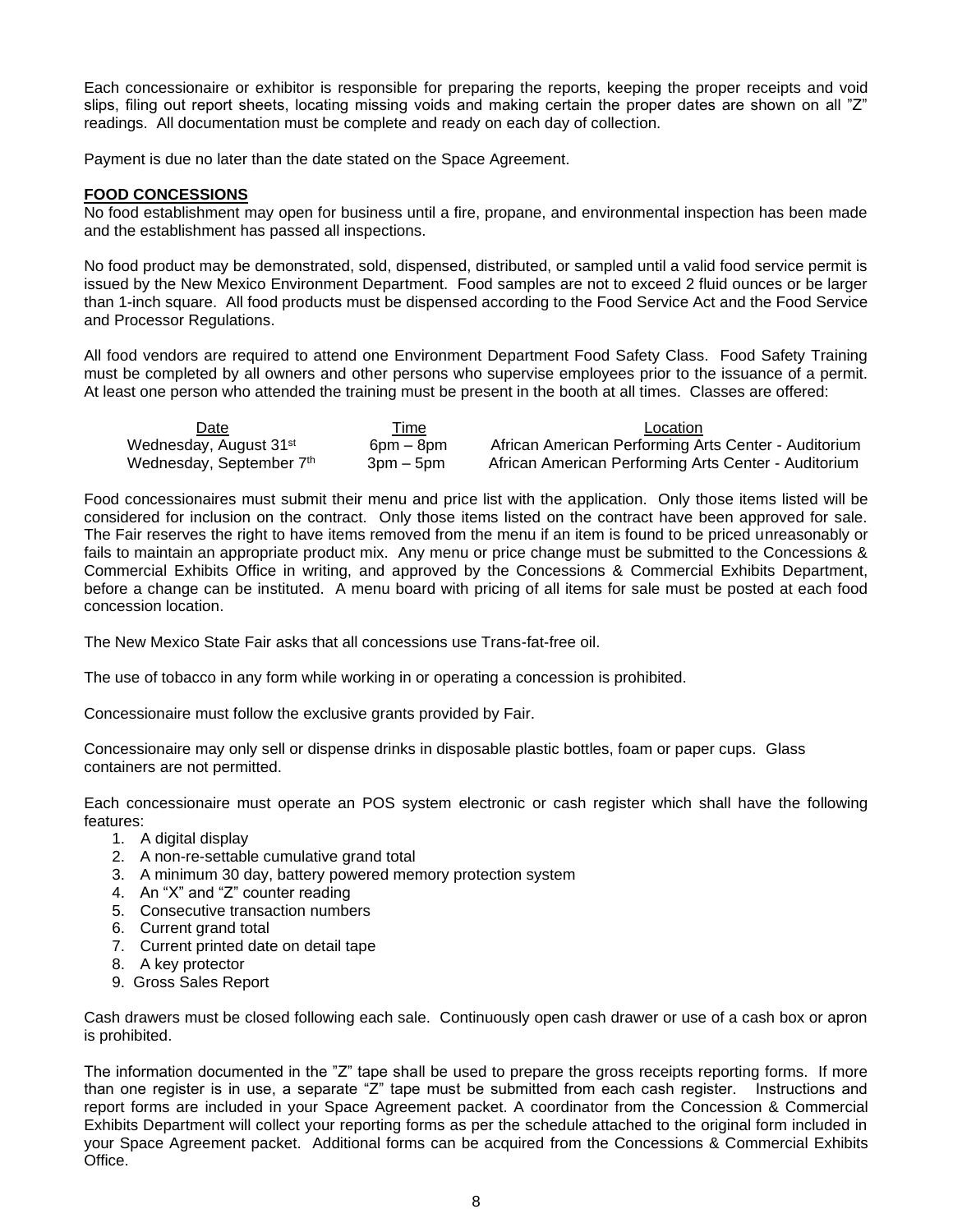Each concessionaire is responsible for preparing the reports, keeping the proper receipts and void slips, filing out report sheets, locating missing voids and making certain the proper dates are shown on all "Z" readings. All documentation must be complete and ready on each day of collection.

Permanent food locations – any changes needing to be made to the suppression system to accommodate concession set up will be at the sole cost of the Concessionaire. No changes may be made without prior Concession Department approval and must be made by a licensed plumber.

## **EXCLUSIVE GRANTS BY FAIR**

Fair currently has an exclusive agreement with a provider for all carbonated beverages, bottled water, isotonic sports drinks, ready to drink teas, and energy drink products sold or dispensed on the Fair's grounds. Contractors approved to sell or dispense all such beverages are required to purchase supplies and product from the Fair. Selling, dispensing, or advertising any other brand is prohibited, including signage, i.e., cups, fountain taps, posters, etc.

A commissary will be on location to maintain needed inventories of supplies and product. All product must be purchased from the Fair's commissary on the fairgrounds in the specific size exclusive to the New Mexico State Fair.

Fair also currently has an exclusive agreement with a provider for all lemonade/limeade drinks or any other flavor combination including lemon or lime.

## **INSPECTIONS AND PERMITS**

All inspectors, law enforcement officials, Fair management and Concession & Commercial Exhibit Department employees have the right during reasonable hours, to enter a concession or exhibit booth in the discharge of their duties for the purpose of making any investigation or inspection.

No concessionaire or exhibitor may open for business until the necessary fire, safety, construction industries division, and environmental inspections have been made and the establishment has passed all inspections.

An inspector may cause immediate discontinuance of service to any installation, device, appliance, or equipment found to be dangerous to life or property because it is defective, faulty in design, installation does not meet code, or has been incorrectly installed.

Any booth, operation or business that fails to comply with any environmental, construction industry, safety, or fire code requirements will be subject to immediate closure until compliance is made.

## **REGULATORY AGENCIES**

Representatives of the following agencies and departments shall be allowed access to all areas on the fairgrounds:

- 1. NM Environment Department 505/222-9500
- 2. NM State Fire Marshal 800/244-6702
- 3. Regulations and Licensing Bureau, NM Construction Industries Division 505/286-4616
- 4. Employment Service Bureau 505/841-8983
- 5. NM Taxation & Revenue Department 505/841-6263
- 6. Worker's Compensation Administration 505/841-6000
- 7. The Fair's safety consultant
- 8. Law Enforcement Agencies
- 9. Fair Management and Concession & Commercial Exhibit Department staff

The cooperation of concessionaires and exhibitors with these agencies and people is required.

# **ELECTICAL SERVICE**

A complete listing of all electrical equipment and appliances including watts, amps and voltage needs must be submitted to the Fair with the signed space agreement on the equipment list form provided in the Space Agreement packet. A concession or exhibit may be held responsible for any damage or costs incurred due to electrical overloads caused by equipment that was or was not on the equipment list. The Fair assumes no responsibility or liability for any failure of electrical service of any kind, nor damage to equipment or property caused by drops or increases in power supply, low voltage, power surges, or improperly wired equipment.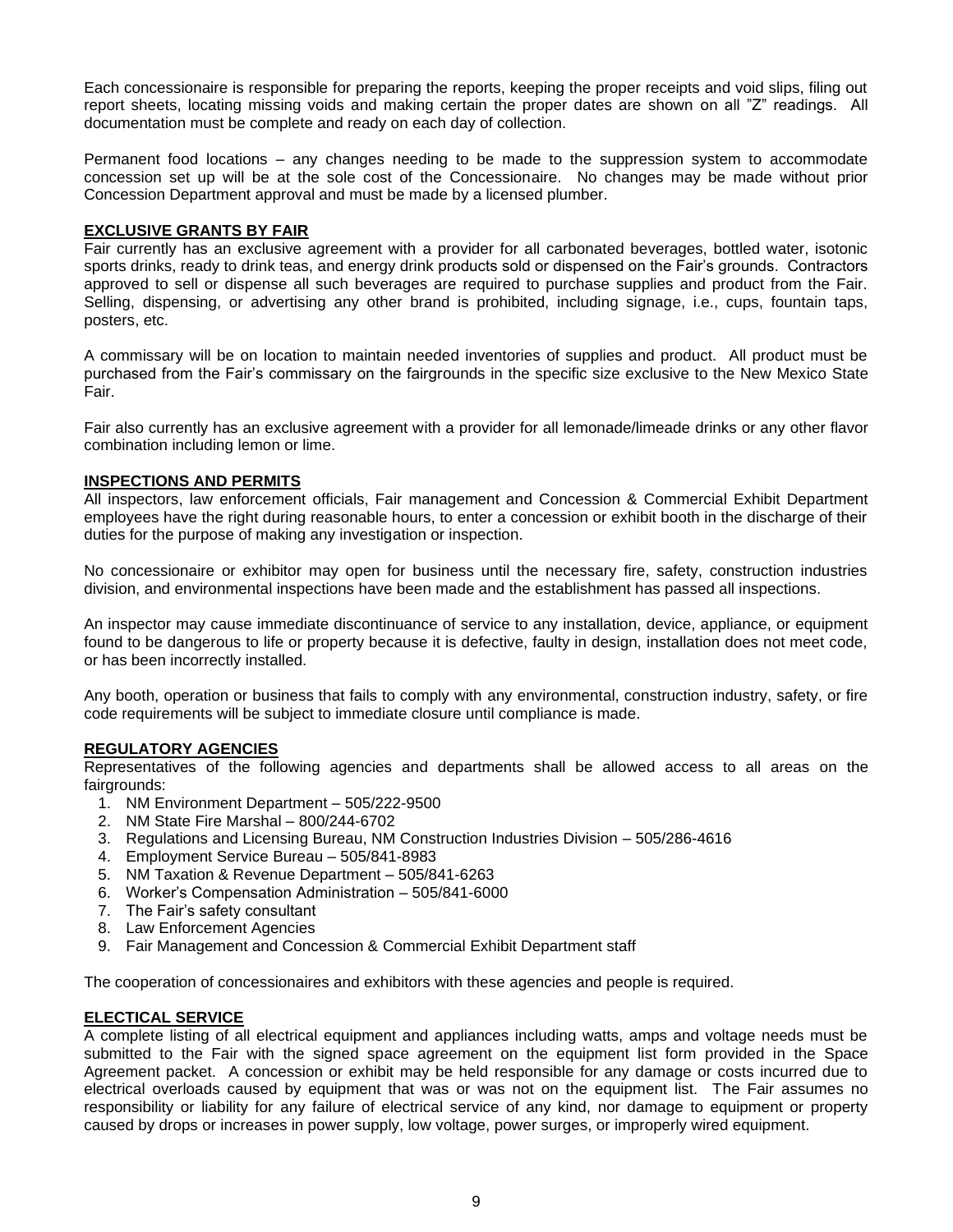The Fair will provide one electrical hookup for each booth that has requested and paid for the electrical service. Concessionaires and exhibitors must furnish all materials necessary to connect to the utility source. All exterior equipment must be plugged into the concession or exhibit booth. It is the concessionaire's and exhibitor's responsibility to ensure that they have adequate power for any additional equipment.

The Fair's electrician reserves the right to refuse to connect service to a booth that is not safe or wired according to the state building and electrical codes. Prior to hookup, all booths must have been inspected by the local electrical governing authorities (State Inspector). An inspection certificate must be available for examination by the Fair electrician upon hookup or hookup will not occur. The electrician shall have access to all concession and exhibit electrical panels upon request.

All concessionaires and exhibitors must check in with the Concessions & Commercial Exhibits Office prior to setup and receive a utility hook-up number which is to be posted visibly on each booth for Fair trade personnel who will then connect your booth to the necessary utilities.

Under no circumstances shall anyone other than the Fair electrician make electrical connections to distribution panels.

All wiring of stands/booths must be up to code in the approved wire gauge and breaker size. A Fair electrician will be available to answer any questions.

All electrical must meet all current adopted codes, NEC #70, the New Mexico Electrical Code and the National Electrical Code. There will be no exceptions made for anyone for any reason. Concession operators and exhibitors must provide 100 ft of proper gauge and approved cable for connection between booth/stand location and existing electrical panels.

All equipment regardless of source of power must comply with all national, state and local safety codes. When exhibitors purchase tools and appliances, they should check for the Underwriters Laboratories (UL or any of the listed Nationally Recognized Testing Laboratory NRTL providers on the OSHA webpage [https://www.osha.gov/dts/otpca/nrtl/nrtllist.html\)](https://www.osha.gov/dts/otpca/nrtl/nrtllist.html) seal of approval. All cords used to connect to a power source shall be 3 wire grounded type and must be wired according to code using compatible wire size and breaker size. Cords shall not be damaged or have any repairs evident other than listed cord end replacement, all grouping pins on the male adapters shall not be damaged or removed.

The following will be required:

| <b>Breaker</b> | <b>Wire Size</b> | <b>Breaker</b> | <b>Wire Size</b> |
|----------------|------------------|----------------|------------------|
| 20 amp         | 12               | 60-70 amp      | 6                |
| 30 amp         | 10               | 70-80 amp      | 4                |
| 40-50 amp      |                  | $100$ amp      | 2                |

Concessionaire must provide 100 feet of proper size approved cable to connect to New Mexico State Fair Distribution Panels.

| For 120 volt service3-wire cable        |  |
|-----------------------------------------|--|
|                                         |  |
| For 120/208 3 phase service5-wire cable |  |

All booths shall be wired in conduit. Romex is not allowed. Extension cords that are less than 14 gauge rating in size shall not be allowed. Approved multi-plug adaptors are allowed in the Commercial Exhibit Complex upon approval by the Concessions & Commercial Exhibits Department and shall have a breaker switch that will activate and shut-off the current if the adaptor is overloaded. Electrical power strip bars equipped with UL (or any of the listed Nationally Recognized Testing Laboratory NRTL providers on the OSHA webpage [https://www.osha.gov/dts/otpca/nrtl/nrtllist.html\)](https://www.osha.gov/dts/otpca/nrtl/nrtllist.html) approved circuit breakers are allowed for use, but may not be connected in sequence. All power connections must be inspected prior to use and operation.

All decorative light or other such light for booths shall not exceed 60-watt lamps**.** Absolutely no halogen lights or power floods are allowed.

Multi-plug adaptors, extension cords and other items that are being used by an exhibitor that are not in compliance with the requirements stated in this Manual shall be immediately disconnected.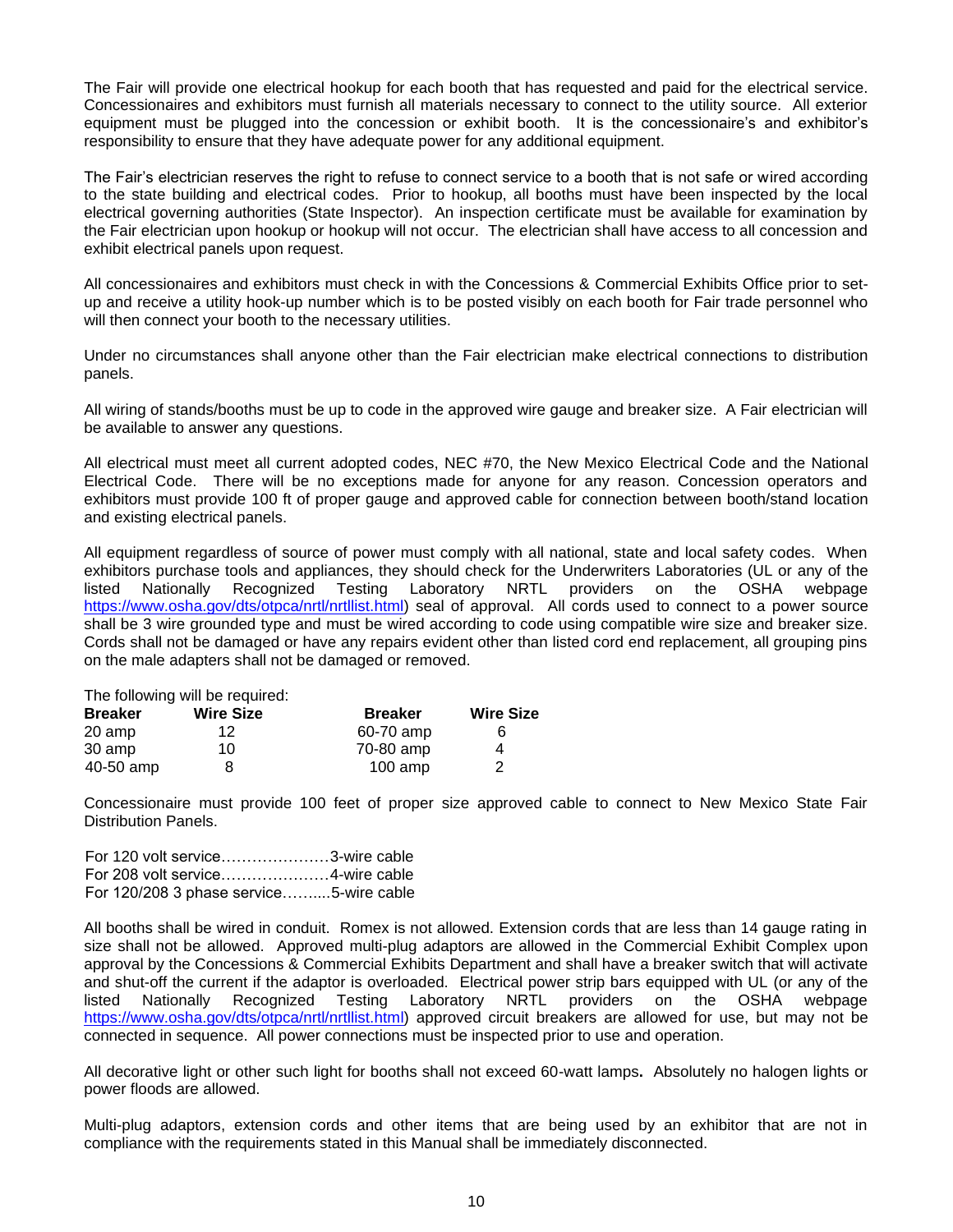All power cords that feed concessions that lay on the ground must be a minimum rating of 5E00W, NEC and shall also be protected with a ground fault circuit interrupter device. All approved cords or wires crossing any walkway or means of egress must be protected by UL listed floor track cable positioning duct, modular cable protecting system, or cable bridges which shall be secured in place. Rubber mats are not allowed.

Do not overload extension cords, or use octopus fixtures that enable several appliances to be run from a single outlet. Only approved electrical extension cords that are UL listed and are in compliance with NFPA #70 that meet a minimum 14 gauge rating with three prong plugs (grounding wire) may be used. Extension cords will be one length from the device to the outlet. Cords will not run along pedestrian travel or egress, unless approved as stated above, this includes taping the cord to the floor. There will be no electrical hookups made unless existing hardwire is within 6 feet (maximum permitted length of an extension cord) of the device. Extension cords are prohibited to be extended or supported by trees.Any riser supporting extension cords are to be grounded. **No household electrical extension cords (2 wire extension cords) are allowed to be used in concession and exhibit booths or locations.**

Many electrically caused fires can be traced to faulty cords, outlets and switches. Check them often to prevent accidents. Do not repair damaged cords with tape. Replace them.

Portable generators must have an inspection by the Authority having jurisdiction prior to use or operation anywhere on the fairgrounds.

Installation of a GFI outlet is required for any electric outlet which is within six (6) feet of a water source. All hot tub booths must have GFCI protection for each water display. The Fair will not provide these breakers.

Electrical service for all locations will be disconnected by 12:00 a.m. on closing night.

## **NATURAL GAS CONNECTIONS**

Natural gas is only available in certain permanent buildings on the fairgrounds. All work involving connections to natural gas lines shall be performed by a licensed plumber contracted by concessionaire who shall consult with the Fair prior to performing any work involving connections to Fair's natural gas lines.

Each fixture and burner directly connected to gas piping shall be by black steel pipe with flex connectors not to exceed three (3) feet long.

Natural gas shall not be turned on from the main line unless the Fair's plumber is present.

#### **PROPANE STANDARDS**

The use of liquefied petroleum gas is not allowed inside permanent facilities without Fire Marshal or LP Gas Bureau approval.

- 1. All containers must be located outside the booth, the building, or the enclosure.
- 2. All containers must be secured in a position so that vapor only will be present at the vapor service valve. The secured container's device, such as a chain, must be able to support the weight of the container plus the container's contents.
- 3. All containers must be approved LP gas containers.
- 4. Any DOT cylinder for LP gas must be marked with the re-qualification dates (s) if the container is more than twelve (12) years old.
- 5. All containers must be leak-free.
- 6. Any LP gas container showing excessive rust, corrosion, pitting, or denting shall not be used. The bottom of each container shall be checked for these conditions.
- 7. All portable DOT cylinders must have a fixed "warning" label that includes information on the potential hazards of LP gas to include identification of the cylinder "Propane".
- 8. Outlets for all unused containers shall be capped or plugged. The vapor service valve must be sealed when the container is not in use.
- 9. When a container's water capacity is greater than 239 pounds (120 gallons), an LP gas permit must be obtained before using such container.
- 10. A leak test shall be performed each day before the food booth is opened for business, any time a cylinder is exchanged, and any time the LP gas system is modified. Soap (without ammonia) mixed with water can be used for detection of leaks. The entire LP gas system must be free of leaks.
- 11. The only hoses that shall be used are those approved for use with LP gas. The hose end couplings must be installed as recommended by the hose manufacturer. (Unacceptable: an automotive screw-type clamp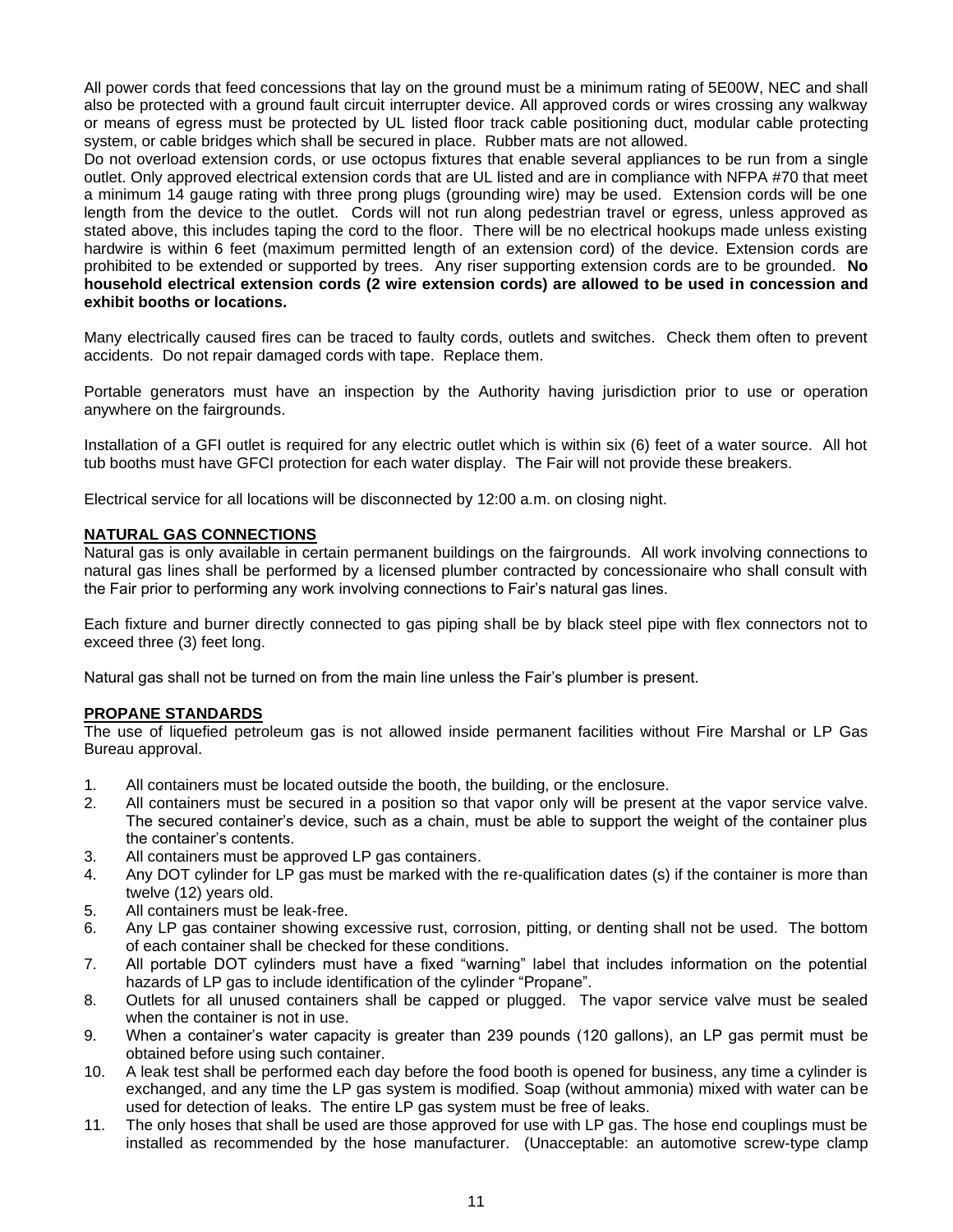installed on the end of the hose.) All hoses must be leak-free. All hoses must be kept out of the way of foot and vehicular traffic.

- 12. All appliances used in food booths must have an accessible shut-off valve near the appliance that can be easily closed in case of an emergency. Only appliances that are leak-free and approved for the use of LP gas shall be used.
- 13. All corn roasters (or similar type of appliance) must have a burner and pilot 100% safety valve installed.

#### **Filling of Containers**

- 1. The filling of LP gas containers (Cylinders) on site shall be done in a designated area separate from the general public or at times when the visitation of the public is not present.
- 2. Nylon jackets, cigarette lighters, strikers, and/or matches are not allowed in the filling area.

Negligent acts and omissions can result in fire legal liability.

#### **WATER CONNECTIONS**

Water faucets are available on the fairgrounds on a limited basis and in some cases several concessions must share faucets equally. Concession must provide a back flow prevention device between hose and faucet connection.

All hoses in use must be food grade. Hoses shall be run in such a way to avoid crossing pedestrian walkways. If hoses are approved to be laid across sidewalks, vendor shall cover with matting or other suitable material to avoid tripping hazards.

All water lines and waste water lines should be inspected daily for leaks and repaired as needed. Potable water or wastewater is not permitted to run onto the ground. The Fair reserves the right to disconnect defective or damaged hoses.

#### **SEWER/WASTEWATER DISPOSAL**

Wastewater discharge is regulated by the NM Environment Department. Wastewater is defined as any and all run-off from dishwashing, soda, beer, ice melt, and any other source of wastewater generated by the food concessionaire's operation.

All wastewater shall be disposed of properly. Do not dump wastewater on asphalt, streets, grass areas or flowerbeds.

It is recommended that ABS or PVC piping be used for indirect connection to drain outlets. All pipe- fittings shall be secured with the proper sealant or compound to prevent any leakage. The drainage pipes and/or hoses should not be of excessive length so as to reach into the existing water level of the trap. The length should be such that the hose or piping slightly dips into the trap.

Drain lines shall not discharge or allow discharge of any wastewater on the ground, around or under buildings or otherwise create a nuisance. Clean up of any accumulation of wastewater shall be the concessionaire's responsibility.

Failure to properly retain food waste that clogs drain lines may result in assessment of drain line cleaning fees. It is recommended that 16-mesh screening be used over drains to trap food waste, which could cause or contribute to clogging of lines in drain outlets or boxes. Any screening provided over drain locations shall not be punctured or removed.

#### **GARBAGE AND WASTE**

The Fair cleanup crews are not permitted to enter or clean inside any booth. This is the responsibility of the concessionaire and exhibitor. Concessionaires and exhibitors shall furnish their own garbage bags and containers. All refuse shall be placed in plastic bags, tied securely, and disposed of in such a manner as to prevent an environmental hazard or nuisance. Leak proof bags or containers are to be used to dispose of food or liquid waste. All waste, trash and garbage may be placed in designated areas, containers, dumpster, or rubbish compactors provided by the Fair. Waste materials shall not be placed where they block exits or passageways.

All boxes must be collapsed and separated from other wet or dry garbage. These items will be collected separately for recycling purposes.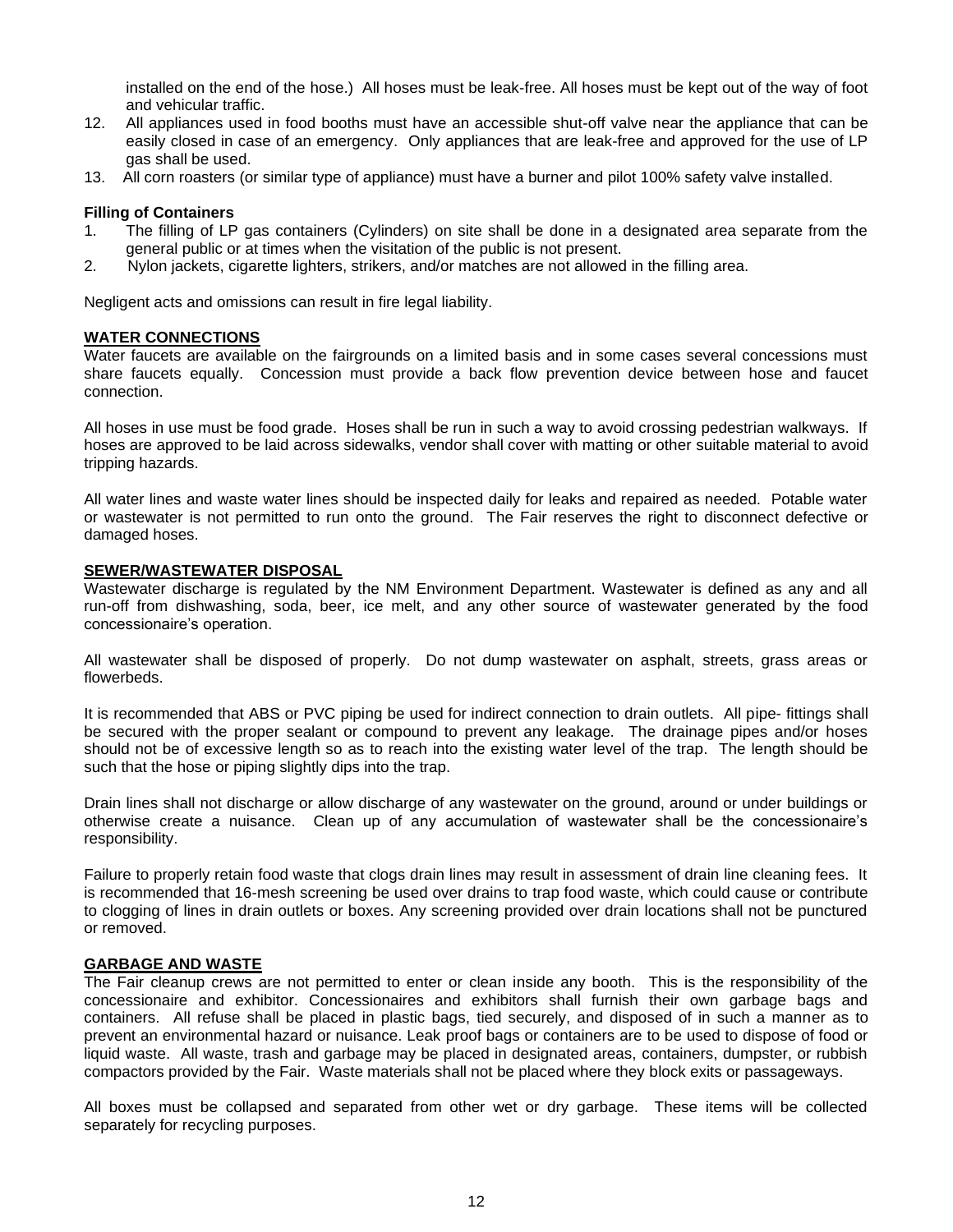# **GREASE DEPOSITORIES**

**Grease shall be disposed of in grease depositories only. Grease depositories will be placed at designated areas of the fairgrounds. Food and liquid waste or garbage is not to be disposed of in grease depositories. This rule will be strictly enforced.**

## **FIRE AND SAFETY STANDARDS**

All portable structures and/or buildings are to be constructed, arranged, equipped, maintained and operated so as to avoid undue danger to the lives and safety of its occupants and Fair patrons and must meet applicable State Building and Fire Codes. Structures must be of fire resistant construction. All decorations and booth material must be flame resistant.

#### **Fire Prevention**

All concession and exhibit booths must have a fire/life safety inspection and prior approval by all of the following "Authorities Having Jurisdiction", New Mexico State Fair, New Mexico Construction Industry Division, New Mexico Environmental Department, New Mexico State Fire Marshal's Office or designee and the New Mexico LPG Bureau.

- 1. Smoking is prohibited in any building, concession or exhibit booth or space, tent or area deemed as a nonsmoking area. Approved "No Smoking" signs shall be conspicuously posted.
- 2. No furnishings, decorations, displays, or other subjects shall be placed to obstruct exits or any means of egress. If the authority having jurisdiction determines a vendor is impeding the traffic flow of egress the vendor may be relocated.
- 3. An approved exit sign shall be posted to identify a means of egress. A vendor booth may be required to post an approved exit sign to identify a means of egress.
- 4. All tents and portable structures that have an occupant load of more than 50 occupants are required to have illuminated exit lighting and battery operated emergency lighting installed. In addition, these facilities must have as a minimum of (2) means of egress from the facility and the exits must be clearly marked.
- 5. Fire lanes/access emergency response around or near concession or exhibit booths or locations will be free and clear and remain unobstructed at all times. This includes no parking any vehicle within these areas unless it is of security, fire, or medical emergency by those personnel.
- 6. All concession and exhibit booths or locations must have a minimum of one (1) 10lb. ABC type fire extinguisher maintained and serviced as required per NFPA #10 standard for Portable Fire Extinguishers. All cooking areas that have grease-laden vapors are required to install a type K fire extinguisher in addition to the ABC type fire extinguisher that is also required. Vendor is responsible for the purchase, care, and maintenance of all fire extinguishers. This includes an annual service inspection by a licensed vendor. All fire extinguishers must be in plain view, unobstructed, and mounted to a fixed structure no higher than five feet off the finished floor.
- 7. All concessionaires and exhibitors and employees are required to be familiar with the use and operation of fire extinguisher(s), emergency evacuation and emergency procedures.
- 8. All emergency phone numbers will be posted in an accessible location within each booth.
- 9. All combustible waste materials accumulation is prohibitive, such as boxes, papers, and other combustible materials creating a fire hazard and shall not be stored behind any portable tent or portable structure or obstruct means of egress.
- 10. All tents, canopy, umbrellas, membrane structures and other type of materials being used as temporary membranes must have the appropriate UL or FM listing or nationally recognized standard for fire resistive ratings and shall have a permanently affixed label bearing the identification of size and fabric or material type in accordance with IFC 2003 Chapter 24.
- 11. Any flame-resistant treatment will not be approved until a certificate executed by an approved testing laboratory, certifying that the tent, canopy, umbrella, or membrane structure and its appurtenances, sidewalls, drops and tarpaulins, floor coverings, bunting, combustible decorative materials and effects, including sawdust when used on floors or passageways, shall be composed of flame-resistant material or shall be treated with a flame retardant in an approved manner and meet the requirements for flame resistance as determined in accordance with NFPA 701 and IFC 2003 Chapter 24, and that such flame resistance is effective for the period specified by the permit is filed with the fire code official.

Certificate shall include:

- 1. Name and address of owner of tent, canopy, umbrella or membrane structure.
- 2. Date fabric was last treated with flame-resistant solution.
- 3. Trade name or kind of chemical used in treatment.
- 4. Name of person or firm treating the material.
- 5. Name of testing agency and test standard by which the fabric was tested.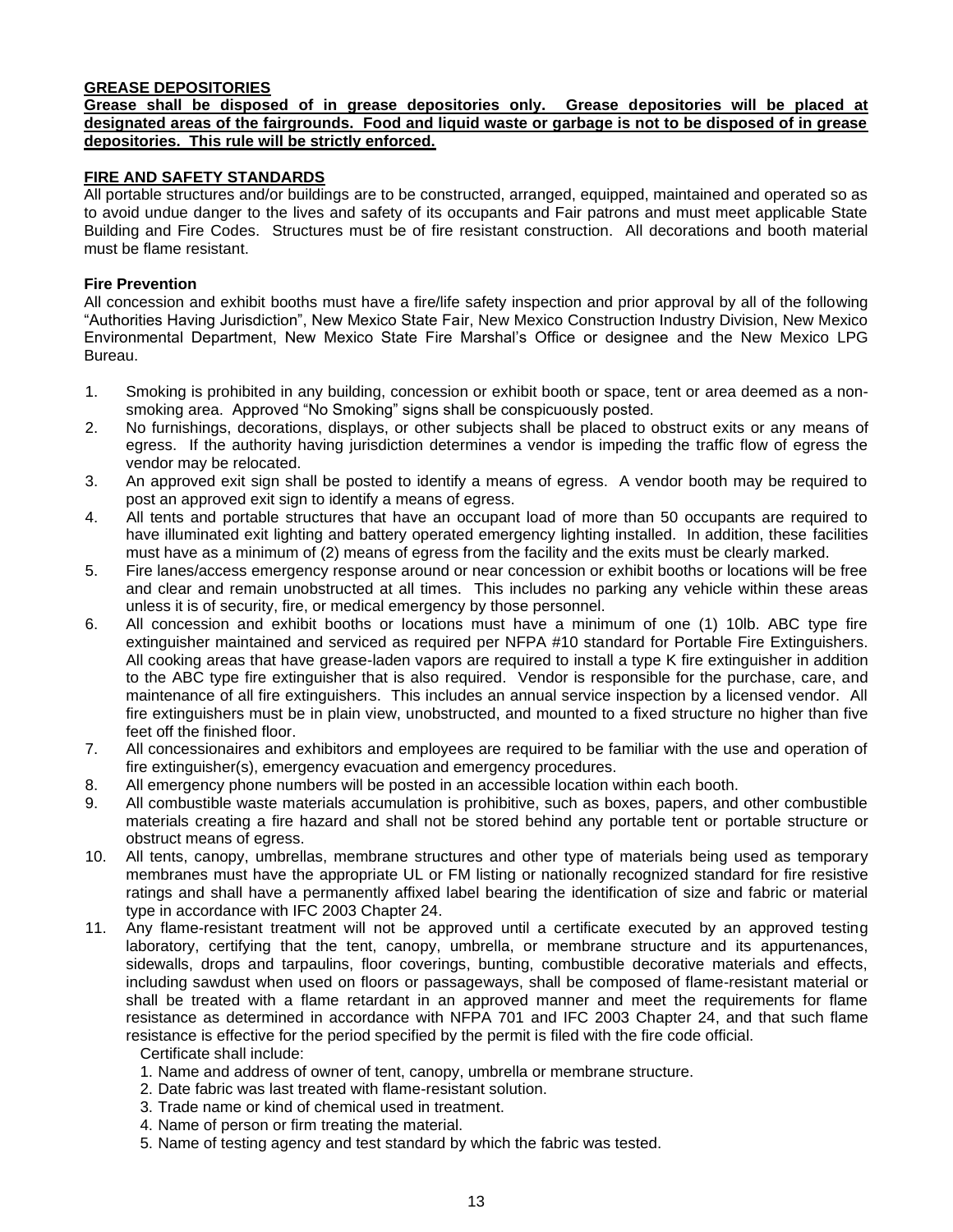12. Combustible materials such as hay, straw, shavings or similar materials shall not be located within any tent, canopy or membrane structure containing an assembly occupancy, except the materials necessary for the daily feeding and care of animals. Sawdust and shavings utilized for a public performance or exhibit shall not be prohibited provided the sawdust and shavings are kept damp. Combustible materials shall not be permitted under stands or seats at any time. The areas within and adjacent to the tent or membrane structure shall be maintained clear of all combustible materials or vegetation that could create a fire hazard within 20 feet from the structure. Combustible trash shall be removed at least once a day from the structure during the period the structure is occupied by the public.

# **Open Out-door Fires**

- 1. All open outdoor fires must have an approval or permit by the Authority having Jurisdiction. This permit or approval notice must be displayed near the open fire area.
- 2. A fire extinguisher or a garden hose connected to a domestic water supply must be readily available at all times.
- 3. Open fires will be located not less than 50 ft from any structure or building.
- 4. Any authority having jurisdiction may prohibit any or all-open fires when atmospheric conditions or circumstances make such fires a serious fire hazard.
- 5. All barbeque fireplaces shall be equipped and maintained with a spark arrestor as required and cooking units shall be maintained in good condition and working order at all times. If repairs are needed the appliance shall be placed out of service and removed until repaired and in good working order.
- 6. Fuel for open fires will be stored or located a minimum of 50 ft from the fire area.
- 7. A competent person must constantly attend open fires until the fire is extinguished. All fires are to be extinguished at the end of the business day at which the authority having jurisdiction will be notified.

# **Electrical Fire Safety**

- 1. All new, existing, permanent or temporary electrical wiring must be installed, maintained and operated in accordance with NFPA #70, the National Electrical Code.
- 2. Only approved electrical extension cords that are UL listed and are in compliance with NFPA #70 that meet a minimum 14 gauge rating with three prong plugs (grounding wire). Extension cords will be one length from the device to the outlet. Cords will not run along pedestrian travel or egress, this includes taping the cord to the floor. There will be no electrical hookups made unless existing hardwire is within 6 feet (maximum permitted length of an extension cord) of the device. Extension cords are prohibited to be suspended, supported or anchored from trees.Any riser supporting extension cords are to be grounded. **No household electrical extension cords (2 wire extension cords) are allowed to be used in concession and exhibit booths or locations**.
- 3. All electrical connections for concession and exhibit booths or locations must be connected by a Fair licensed electrician and inspected by a representative from the Fair or from NM Construction Industries Division.
- 4. Portable generators must have an inspection by the State Construction Industries Division prior to operation anywhere on the fairgrounds and approved by Fair officials prior to event. Refueling any power generator shall be conducted on down time hours and not during the event. Any portable generator must be a minimum of 20 feet away from any permanent building and protected from the public.
- 5. Any lighting shall be equipped with protective covers.
- 6. Vendors inside any building will be allowed the use of electricity within the limits as specified in the Electrical Service section of this manual.

## **Commercial Cooking**

- 1. Kitchens equipped with a hood exhaust system and fire suppression system must maintain said systems and cooking equipment used for heating and cooking food and which produce grease-laden vapors, fumes, smoke, or odors shall be properly placed under hood exhaust system and comply with The International Fire Code 2003. Such appliances include but are not limited to deep fat fryers; upright broilers; griddles; broilers; steam-jacketed kettles; hot-top ranges; charbroilers; ovens; steam tables and warmers; barbecues; rotisseries; pizza ovens; nut roasters; and similar appliances. The installation must be in compliance with the 2006 Uniform Mechanical Code, UL 300, NFPA #17A Wet Chemical Cooking Equipment standard and The International Fire Code 2003. Dry Chemical cooking suppression system will no longer be accepted due to the incapability of maintaining or servicing the systems by a licensed vendor.
- 2. The installed fire suppression system must be inspected every six months and must have a current inspection tag/sticker displayed.
- 3. Hoods, grease removal devices, fans, ducts and other appliances shall be cleaned and maintained to prevent the accumulation of grease or oily sludge.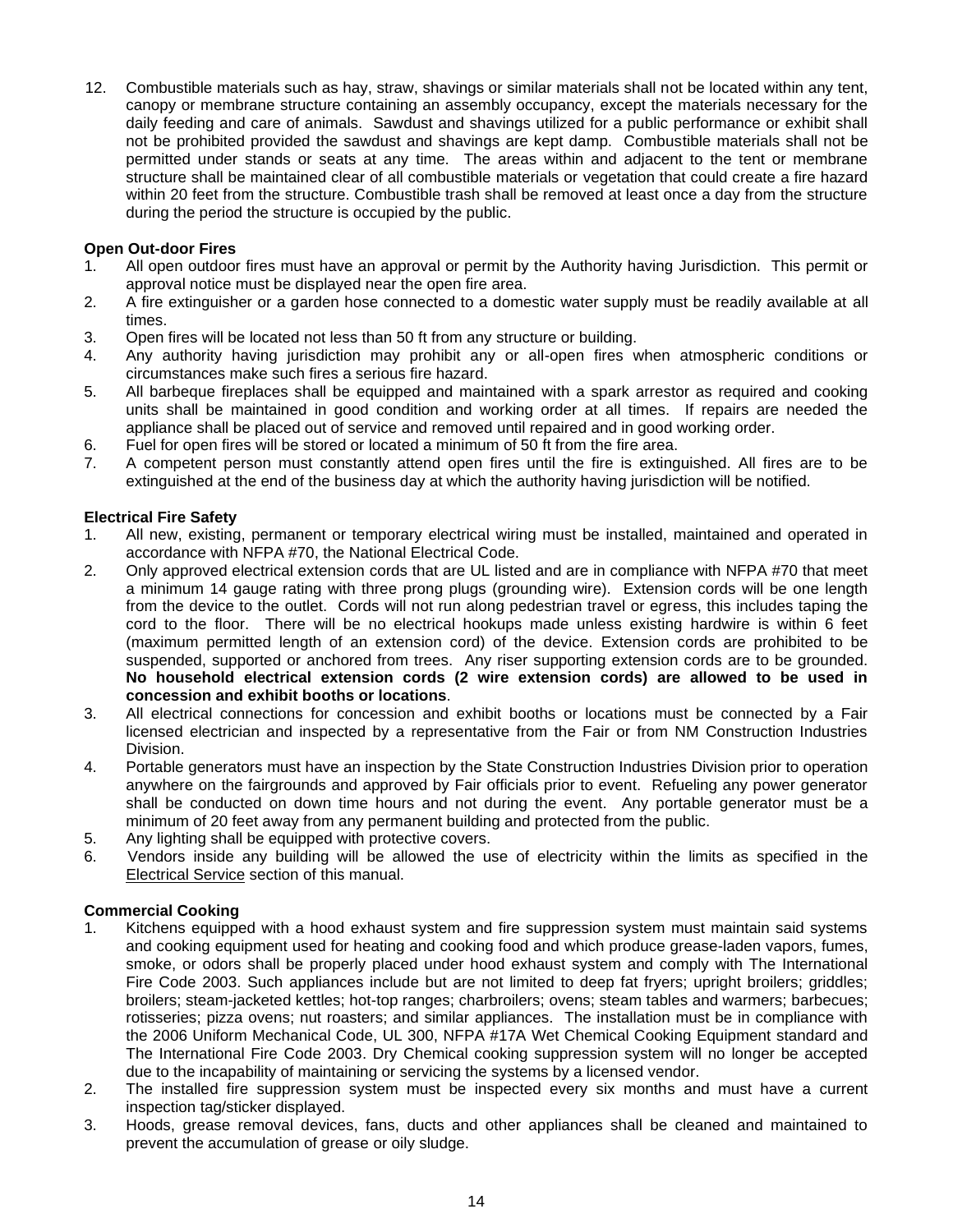- 4. Deep fat fryers shall be equipped with a separate high limit control in addition to the adjustable operating control (thermostat) to shut off the fuel when the unit temperature reaches manufacture recommendations. Any tampering of deep fat fryers limit control and operating control (thermostat) will not be tolerated and result in immediate removal of the unit.
- 5. Portable buildings and tents without a fire suppression system shall have:
	- 5/8 sheet rock type X behind cooking appliances covering the area starting at the point of cooking and a minimum of 4 feet high including 3 feet beyond the appliances on either side.
	- $\triangleright$  shall maintain a clearance space of 12 to 24 inches between appliance and sheet rock...minimum space required shall be determined at time of inspection by the State Fire Marshal's Office.
- 6. All portable buildings and tents must be equipped with a fire rated floor.
- 7. Class K fire extinguishers are required in all food concession booths conducting any type of grease cooking. The concessionaire or exhibitor is responsible for the purchase, care and maintenance of a class K fire extinguisher.
- 8. Outdoor cooking that produces sparks or grease-laden vapors shall not be performed within 20 feet (6096 mm) from a tent, canopy or membrane structure.

# **Combustible Waste and Refuse**

No concessionaire or exhibitor shall allow combustible waste materials to accumulate, such as boxes, papers, and other combustible materials creating a fire hazard and shall not be stored behind any portable tent or portable structure or obstructing the means of egress.

The inspection and permit process will be strictly enforced. THERE WILL BE NO EXCEPTIONS.

# **All inspections will be conducted by the New Mexico State Fire Inspector(s) or a designated representative by other designated agencies. If there are questions on fire prevention issues, please call the State Fire Marshal's Office at 1-800-244-6702.**

# **TAXATION & REVENUE DEPARTMENT (New Mexico)**

Any person who is selling tangible personal property or performing services at the New Mexico State Fair is engaging in business. The receipts derived from this activity are taxable as gross receipts and must be reported and tax paid to the Taxation and Revenue Department. The taxes are due and payable on each scheduled collection day and should be remitted to the Taxation and Revenue Department office located between Tingley Coliseum and the back side of the Creative Arts Bldg.

For more information, please contact Gabriel Anaya at 505-841-6232 at the New Mexico Taxation and Revenue Department.

## **GOLF CARTS AND UTILITY VEHICLES**

A special permit is required to operate golf carts or other utility vehicles on the fairgrounds. Only a limited number of permits will be issued granting the use of a golf cart or other utility vehicle on the fairgrounds. Golf carts and utility vehicles must be pre-owned or leased by the operator from an outside company. The Fair does not lease golf carts or utility vehicles.

Any concessionaire or exhibitor desiring to use a golf cart or similar motorized vehicle during the Fair must apply for that privilege by submitting the Golf Cart permit application included in the Space Agreement packet. The respective fee, listed on the application, and a certificate of insurance must accompany the application covering public liability and property damage in the amount of not less than \$100,000/\$300,000 combined single limit. **The certificate must also name the New Mexico State Fair as an additional insured.** The Certificate must cover the time the service vehicle is to be on the fairgrounds. Permits issued will be at the discretion of the Concessions & Commercial Exhibits Department and must be displayed on the front of the vehicle.

Golf cart and utility vehicle usage is a privilege granted by the Fair and carries a tremendous responsibility. It is a responsibility you and your employees or additional drivers should take seriously. It is your responsibility to instruct your employees or additional drivers in the safe use of a cart and to familiarize them with the rules and regulations stated here within. If the rules are not followed, the golf cart or utility vehicle will be either booted or towed at owner's expense and/or privilege may be revoked without warning.

Drivers of golf carts or utility vehicles must observe the following:

- ➢ Drivers must be at least 16 years of age and hold a current driver's license (State law: Motor Vehicle Code; Statute 66-5-9, NMSA).
- $\triangleright$  Drivers must not allow more riders on the golf cart or utility vehicle than it was designed to carry.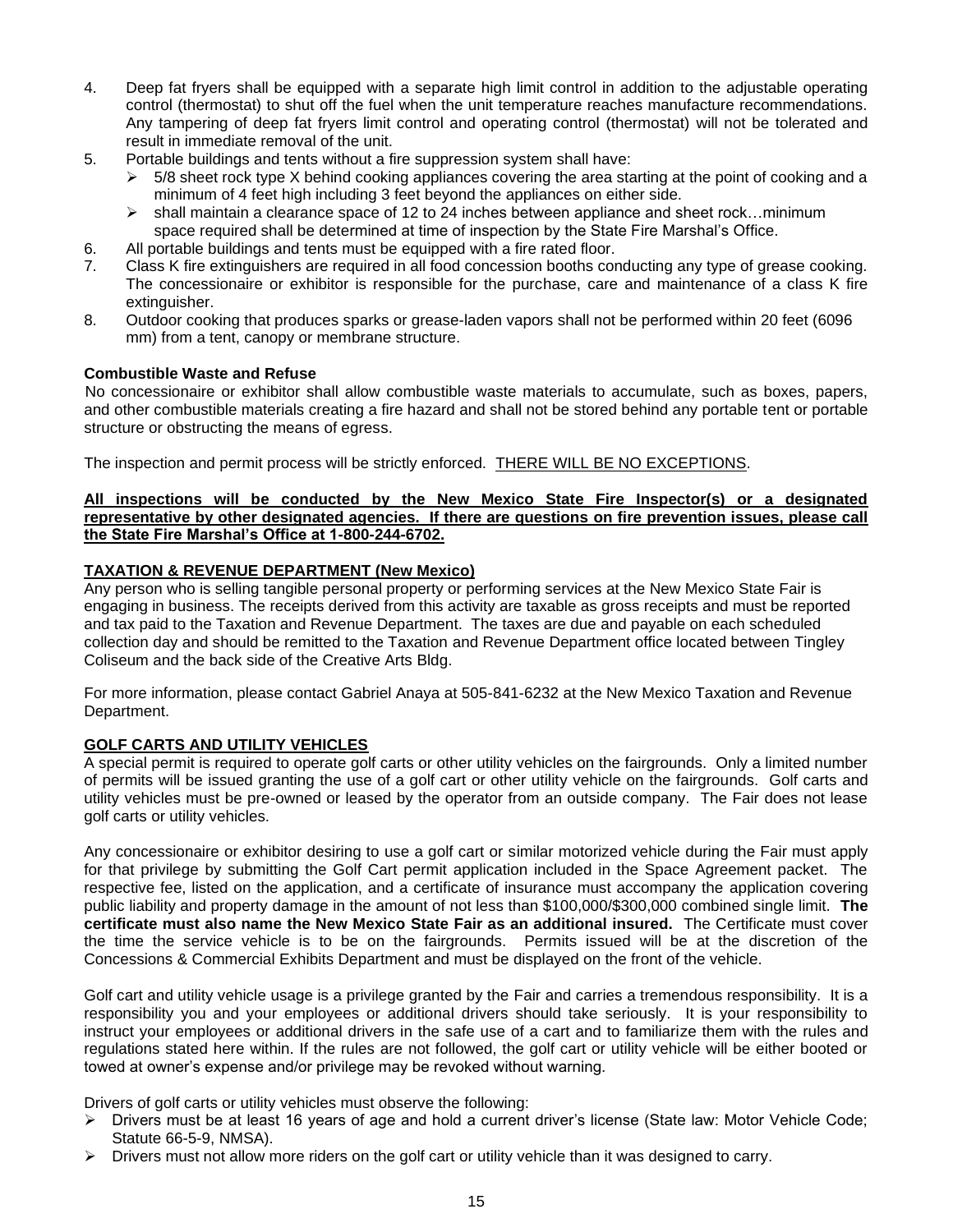- $\triangleright$  Must drive in a safe and responsible manner at all times.
- $\triangleright$  Speed is not to exceed 5 m.p.h.
- ➢ Right-of-way must be given to pedestrian traffic.
- ➢ Driving in buildings, on the grass, or any sidewalks will not be permitted at any time.
- $\triangleright$  Golf carts and utility vehicles are to be parked out of view of public and not in front of any stand, exhibit, building, or doorway once the Fair is open to the public.

Golf carts and utility vehicles registered with the proper permit will be allowed to travel on the fairgrounds until 9:00 a.m. Thereafter, no travel will be allowed on the interior of the fairgrounds and will be restricted to the parking lots. A map indicating approved areas of travel on the exterior of the grounds will be distributed with your permit.

Any accident, no matter how minor, must be reported to the State Police and investigated by the Fair's designated safety consultant who may be contacted at the administration office located near gate 4.

## **TELEPHONE SERVICE**

It is possible to arrange for individual telephones in a leased space. Service is available in many areas. The concessionaire or exhibitor must complete and return the telephone service order form, included in packet, with the signed Space Agreement. If it is not possible to provide telephone service to your leased space, you will be contacted by a Concessions & Commercial Exhibits representative.

The Concessionaire or Exhibitor will be assessed a fee by the Fair plus New Mexico state gross receipts tax per line for telephone installation. These charges are in addition to any "Qwest" telephone service charges. Only the Fair's communications contractor is permitted to install wire telephones on the Fair's premises.

# **PROHIBITED MERCHANDISE AND PRIZES**

The Fair reserves the right to prohibit the sale and display of any product the Fair deems objectionable. It will be the sole decision of the Fair to determine whether an item is offensive or in poor taste.

The display, sale, or distribution of weapons (firearms, knives, mace, martial art items, chains, etc.), toy weapons, fireworks, illegal drugs, illegal drug related merchandise or paraphernalia, pornographic materials, offensive wording or graphics of any type, and counterfeit or "knock-off" items" are prohibited unless authorized under the terms of the Space Agreement executed by the Fair.

The Space Agreement may be terminated immediately and the Contractor may be immediately evicted from the Fair grounds if the Contractor engages in the sale of counterfeit goods.

## **RAFFLES & LOTTERIES**

Raffles, lotteries, or selling a chance for any amount is prohibited on the fairgrounds.

## **PRIZE DRAWINGS**

The following rules apply to all drawings held at the Fair.

- 1. Participant who intends to hold a prize drawing must complete and return the required form enclosed in Space Agreement packet.
- 2. Drawings must be limited to the period of the Fair, unless approved by the Concessions & Commercial Exhibits Department.
- 3. No prize may be awarded other than that which is advertised at the sign up location.
- 4. No further drawing or purchase may be required for a person to be eligible for the prize drawing and to obtain the prize(s) to be awarded.
- 5. At the booth where the drawings are entered, a clearly visible sign must be posted to include the following information: 1) Date of drawing, 2) Need to be present to win, 3) No purchase necessary, 4) If entrants are subject to sales appointments, calls and/or contacts.

The prize must be absolutely free with no additional payment of money or other consideration required by the winner**.**

## **GIVE AWAYS, HANDOUTS, & SAMPLES**

Any sample, item given away or free hand out must be approved by the Concessions & Commercial Exhibits Department. Space Agreements are executed with concessionaires and exhibitors granting the privilege of selling particular items. In an effort to honor these space agreements there are restrictions on items sampled, handed out or given away.